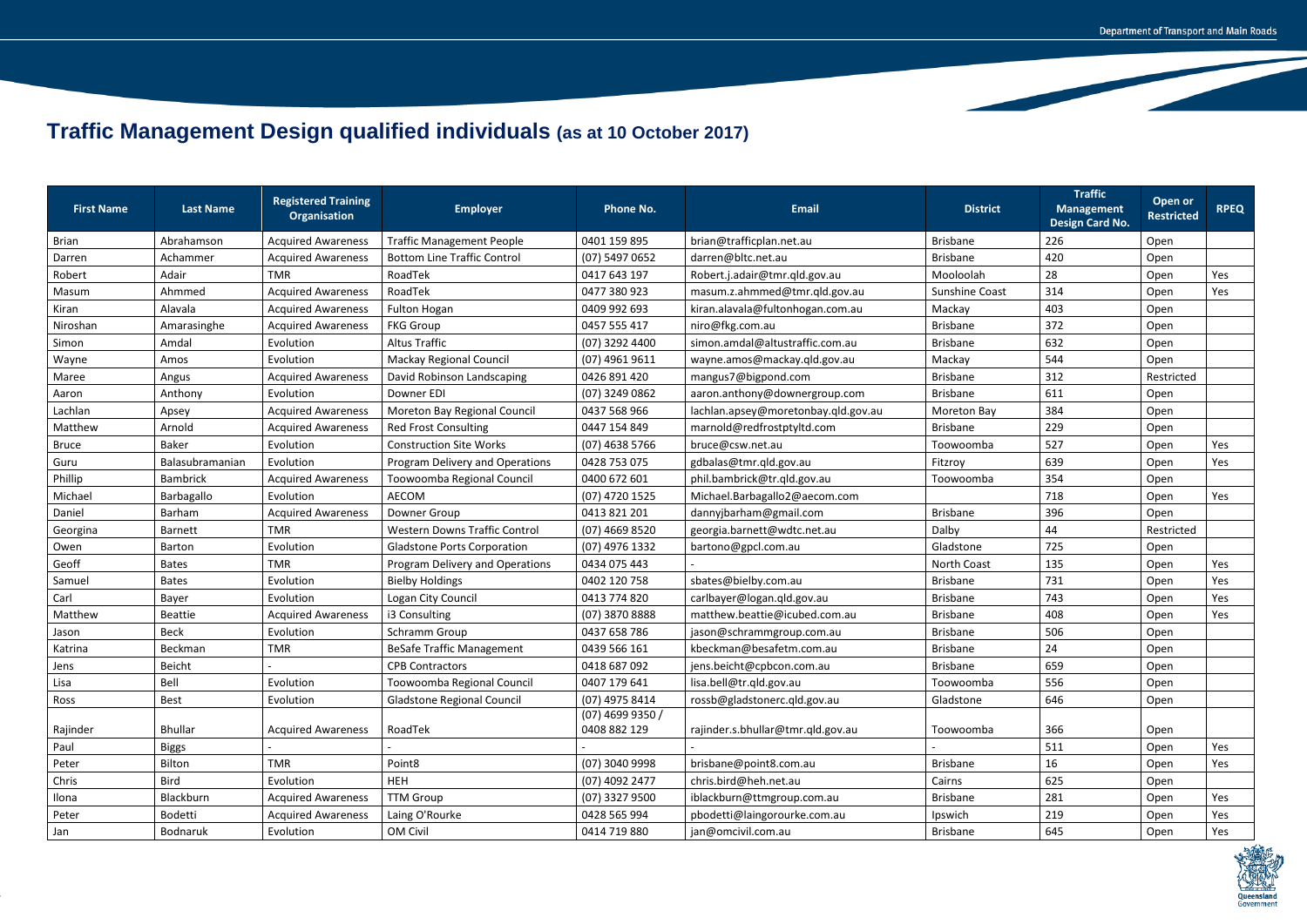| 207<br>Bollavaram<br><b>Acquired Awareness</b><br>0421 191 035<br>praveen@bitziosconsulting.com.au<br><b>Gold Coast</b><br>Open<br>Praveen<br><b>Bitzios Consulting</b><br>18<br>Nicole<br>0411 969 350<br>Borkowsky<br>TMR<br><b>CDIF Group</b><br>nicole@cdifgroup.com<br>Open<br>George Bourne & Associates<br>29<br>Stuart<br><b>TMR</b><br>0427 963 173<br>Barcaldine<br>gbourne@gbassoc.com.au<br>Open<br>Bourne<br>412<br>Russell<br>Bowden<br><b>Acquired Awareness</b><br>0438 475 104<br>rbowden@transurban.com<br>Transurban<br><b>Brisbane</b><br>Open<br>Arid To Oasis Traffic Solutions<br>108<br>David<br><b>TMR</b><br>0439 020 046<br>Open<br>Bowe<br>d.bowe@aridtooasis.com.au<br>George Bourne & Associates<br>Barcaldine<br>27<br><b>TMR</b><br>0427 510 440<br>Open<br>Bowen<br>jbowen@gbassoc.com.au<br>Jacqui<br>Gene<br><b>TMR</b><br><b>Bradley</b><br>0488 437 462<br>Dalby<br>130<br>Western Downs Regional Council<br>gene.bradley@wdrc.qld.gov.au<br>Open | Yes<br>Yes<br>Yes<br>Yes |
|----------------------------------------------------------------------------------------------------------------------------------------------------------------------------------------------------------------------------------------------------------------------------------------------------------------------------------------------------------------------------------------------------------------------------------------------------------------------------------------------------------------------------------------------------------------------------------------------------------------------------------------------------------------------------------------------------------------------------------------------------------------------------------------------------------------------------------------------------------------------------------------------------------------------------------------------------------------------------------------|--------------------------|
|                                                                                                                                                                                                                                                                                                                                                                                                                                                                                                                                                                                                                                                                                                                                                                                                                                                                                                                                                                                        |                          |
|                                                                                                                                                                                                                                                                                                                                                                                                                                                                                                                                                                                                                                                                                                                                                                                                                                                                                                                                                                                        |                          |
|                                                                                                                                                                                                                                                                                                                                                                                                                                                                                                                                                                                                                                                                                                                                                                                                                                                                                                                                                                                        |                          |
|                                                                                                                                                                                                                                                                                                                                                                                                                                                                                                                                                                                                                                                                                                                                                                                                                                                                                                                                                                                        |                          |
|                                                                                                                                                                                                                                                                                                                                                                                                                                                                                                                                                                                                                                                                                                                                                                                                                                                                                                                                                                                        |                          |
|                                                                                                                                                                                                                                                                                                                                                                                                                                                                                                                                                                                                                                                                                                                                                                                                                                                                                                                                                                                        |                          |
|                                                                                                                                                                                                                                                                                                                                                                                                                                                                                                                                                                                                                                                                                                                                                                                                                                                                                                                                                                                        |                          |
| <b>Acquired Awareness</b><br><b>Verifact Traffic Control</b><br>rio lx@live.com.au<br>415<br>Russell<br>Breakwell<br>0432 075 981<br><b>Brisbane</b><br>Open                                                                                                                                                                                                                                                                                                                                                                                                                                                                                                                                                                                                                                                                                                                                                                                                                           |                          |
| David<br>220<br><b>Acquired Awareness</b><br>Rockhampton Regional Council<br>0409 795 135<br>david.bremert@rrc.qld.gov.au<br><b>Bremert</b><br>Rockhampton<br>Open                                                                                                                                                                                                                                                                                                                                                                                                                                                                                                                                                                                                                                                                                                                                                                                                                     |                          |
| 0467 779 908<br><b>Nick</b><br>Program Delivery and Operations<br>35<br><b>Broadley</b><br><b>TMR</b><br>Nicholas.D.Broadley@tmr.qld.gov.au<br>South West<br>Open                                                                                                                                                                                                                                                                                                                                                                                                                                                                                                                                                                                                                                                                                                                                                                                                                      |                          |
| 0447 200 073 / (07)<br><b>Acquired Awareness</b><br>286<br><b>Brook</b><br>Ipswich City Council<br>3810 7993<br>abrook@ipswich.qld.gov.au<br>Ipswich<br>Open<br>Aaron                                                                                                                                                                                                                                                                                                                                                                                                                                                                                                                                                                                                                                                                                                                                                                                                                  |                          |
| 327<br>Justin<br><b>Acquired Awareness</b><br>0458 539 947<br>Bundaberg<br>Brown<br><b>Bundaberg Regional Council</b><br>justin.brown@bundaberg.qld.gov.au<br>Open                                                                                                                                                                                                                                                                                                                                                                                                                                                                                                                                                                                                                                                                                                                                                                                                                     |                          |
| 0437 633 698<br>michael.browne@townsville.qld.gov.au<br>Michael<br>Evolution<br>Townsville City Council<br>Townsville<br>694<br>Open<br>Browne                                                                                                                                                                                                                                                                                                                                                                                                                                                                                                                                                                                                                                                                                                                                                                                                                                         |                          |
| (07) 5439 6961 /<br><b>Acquired Awareness</b><br>0472 818 611<br>ben.a.bryen@tmr.qld.gov.au<br><b>Brisbane</b><br>409<br>Ben<br>RoadTek<br>Bryen<br>Open                                                                                                                                                                                                                                                                                                                                                                                                                                                                                                                                                                                                                                                                                                                                                                                                                               |                          |
| Evolution<br>0450 920 096<br>684<br>Andrew<br><b>Bryers</b><br><b>Crompton Concepts</b><br>Andrew@cromptonconcepts.com.au<br>Open<br><b>Brisbane</b>                                                                                                                                                                                                                                                                                                                                                                                                                                                                                                                                                                                                                                                                                                                                                                                                                                   |                          |
| 0410 552 176<br><b>Budd</b><br><b>TMR</b><br><b>Bielby Holdings</b><br>bbudd@bielby.com.au<br>162<br>Brenton<br>Open                                                                                                                                                                                                                                                                                                                                                                                                                                                                                                                                                                                                                                                                                                                                                                                                                                                                   |                          |
| $(07)$ 3839 6771 /<br>Bull<br><b>Acquired Awareness</b><br>Pekol Traffic and Transport<br>0451 029 240<br>c.bull@ptt.com.au<br>365<br>Christopher<br><b>Brisbane</b><br>Open                                                                                                                                                                                                                                                                                                                                                                                                                                                                                                                                                                                                                                                                                                                                                                                                           |                          |
| Bull<br>551<br>Evolution<br><b>Mackay Regional Council</b><br>0419 785 526<br>kerry.bull@mackay.qld.gov.au<br>Mackay<br>Open<br>Kerry                                                                                                                                                                                                                                                                                                                                                                                                                                                                                                                                                                                                                                                                                                                                                                                                                                                  |                          |
| Adrian<br>628<br><b>Evolution Traffic Control</b><br>0416 488 889<br>Townsville<br><b>Burrowes</b><br>Evolution<br>adrianandjulia@iinet.net.au<br>Open                                                                                                                                                                                                                                                                                                                                                                                                                                                                                                                                                                                                                                                                                                                                                                                                                                 |                          |
| mbuxton@transurban.com<br>Michael<br>Evolution<br>(07) 3182 2369<br><b>Brisbane</b><br>604<br>Buxton<br>Transurban<br>Open                                                                                                                                                                                                                                                                                                                                                                                                                                                                                                                                                                                                                                                                                                                                                                                                                                                             |                          |
| Victor<br>413<br>Cabrera Perdomo<br><b>Acquired Awareness</b><br>Maranoa Regional Council<br>0477 045 870<br>victor.n.cabrera@hotmail.com<br>Maranoa Region<br>Open                                                                                                                                                                                                                                                                                                                                                                                                                                                                                                                                                                                                                                                                                                                                                                                                                    |                          |
| Cal<br>206<br><b>Acquired Awareness</b><br>(07) 3327 9500<br>Damien<br><b>Bitzios Consulting</b><br><b>Brisbane</b><br>Open                                                                                                                                                                                                                                                                                                                                                                                                                                                                                                                                                                                                                                                                                                                                                                                                                                                            |                          |
| Calder<br>Leslie<br>Evolution<br><b>Cairns Regional Council</b><br>(07) 4044 8266<br>L.CALDER@CAIRNS.QLD.GOV.AU<br>550<br>Cairns<br>Open                                                                                                                                                                                                                                                                                                                                                                                                                                                                                                                                                                                                                                                                                                                                                                                                                                               |                          |
| 70<br>Andrew<br><b>TMR</b><br><b>Aaction Traffic</b><br>0488 176 160<br>andrew@aactiontraffic.com<br>Open<br>Cameron                                                                                                                                                                                                                                                                                                                                                                                                                                                                                                                                                                                                                                                                                                                                                                                                                                                                   |                          |
| Michael<br>254<br>Campbell<br><b>Acquired Awareness</b><br><b>Verifact Traffic Control</b><br>0413 913 572<br>mcampbell@verifact.com.au<br><b>Brisbane</b><br>Open                                                                                                                                                                                                                                                                                                                                                                                                                                                                                                                                                                                                                                                                                                                                                                                                                     |                          |
| Glen<br>0409 607 072<br><b>Acquired Awareness</b><br>Downer Mouchel<br>glen.cancian@downermouchel.com<br><b>Brisbane</b><br>Cancian<br>266<br>Open                                                                                                                                                                                                                                                                                                                                                                                                                                                                                                                                                                                                                                                                                                                                                                                                                                     | Yes                      |
| <b>Premier Contracting Consultants</b><br>746<br>Adrian<br>Carroll<br>Evolution<br>0401 700 135<br>adrian@premcc.com.au<br><b>Brisbane</b><br>Open                                                                                                                                                                                                                                                                                                                                                                                                                                                                                                                                                                                                                                                                                                                                                                                                                                     |                          |
| <b>Acquired Awareness Traffic</b><br><b>TMR</b><br>Cassel<br>johncassel@acquiredawareness.com.au<br><b>Brisbane</b><br>John<br>Management<br>$(07)$ 3881 3008<br>Open                                                                                                                                                                                                                                                                                                                                                                                                                                                                                                                                                                                                                                                                                                                                                                                                                  |                          |
| Mike (Kerry)<br>Restricted<br>Castles<br><b>TMR</b><br>Quilpie Shire Council<br>$(07)$ 4656 0560<br>whs@quilpie.qld.gov.au<br>115                                                                                                                                                                                                                                                                                                                                                                                                                                                                                                                                                                                                                                                                                                                                                                                                                                                      |                          |
| Kevin<br>Catling<br><b>TMR</b><br>Brisbane<br>92<br><b>CPB Contractors</b><br>0434 185 277<br>kevin.catling@cpbcon.com.au<br>Open                                                                                                                                                                                                                                                                                                                                                                                                                                                                                                                                                                                                                                                                                                                                                                                                                                                      |                          |
| Jeffrey<br><b>TMR</b><br>145<br>Caught<br>$(07)$ 3023 6166<br>jeffrey.caught@arup.com<br>Open<br>Arup                                                                                                                                                                                                                                                                                                                                                                                                                                                                                                                                                                                                                                                                                                                                                                                                                                                                                  |                          |
| Trident Industrial Pty Ltd<br><b>Trident Construction Resources Pty</b><br>0410 871 278 / (07)<br>3252 4545<br><b>Gold Coast</b><br>404<br><b>Acquired Awareness</b><br>Ltd<br>rcerteza@trientlabour.com.au<br>Rene<br>Certeza<br>Open                                                                                                                                                                                                                                                                                                                                                                                                                                                                                                                                                                                                                                                                                                                                                 |                          |
| Chon Loi<br>Chai<br>Allencon<br>Brisbane<br>402<br><b>Acquired Awareness</b><br>(07) 3393 2477<br>chonloi.chai@allencon.net.au<br>Open                                                                                                                                                                                                                                                                                                                                                                                                                                                                                                                                                                                                                                                                                                                                                                                                                                                 |                          |
| 85<br>Arif<br>Cheema<br><b>TMR</b><br>Program Delivery and Operations<br>(07) 5459 1744<br>North Coast<br>arif.n.cheema@tmr.qld.gov.au<br>Open                                                                                                                                                                                                                                                                                                                                                                                                                                                                                                                                                                                                                                                                                                                                                                                                                                         | Yes                      |
| 77<br><b>TMR</b><br>Maranoa Regional Council<br>Loren.Clanchy@maranoa.qld.gov.au<br>Loren<br>Clanchy<br>0447 265 399<br>Restricted<br>Roma                                                                                                                                                                                                                                                                                                                                                                                                                                                                                                                                                                                                                                                                                                                                                                                                                                             |                          |
| Clark<br>TMR<br>Nicole<br><b>Traffic Control Innovations</b><br>0477 041 516<br>100<br>nicole@tcinnovations.com.au<br>Open                                                                                                                                                                                                                                                                                                                                                                                                                                                                                                                                                                                                                                                                                                                                                                                                                                                             |                          |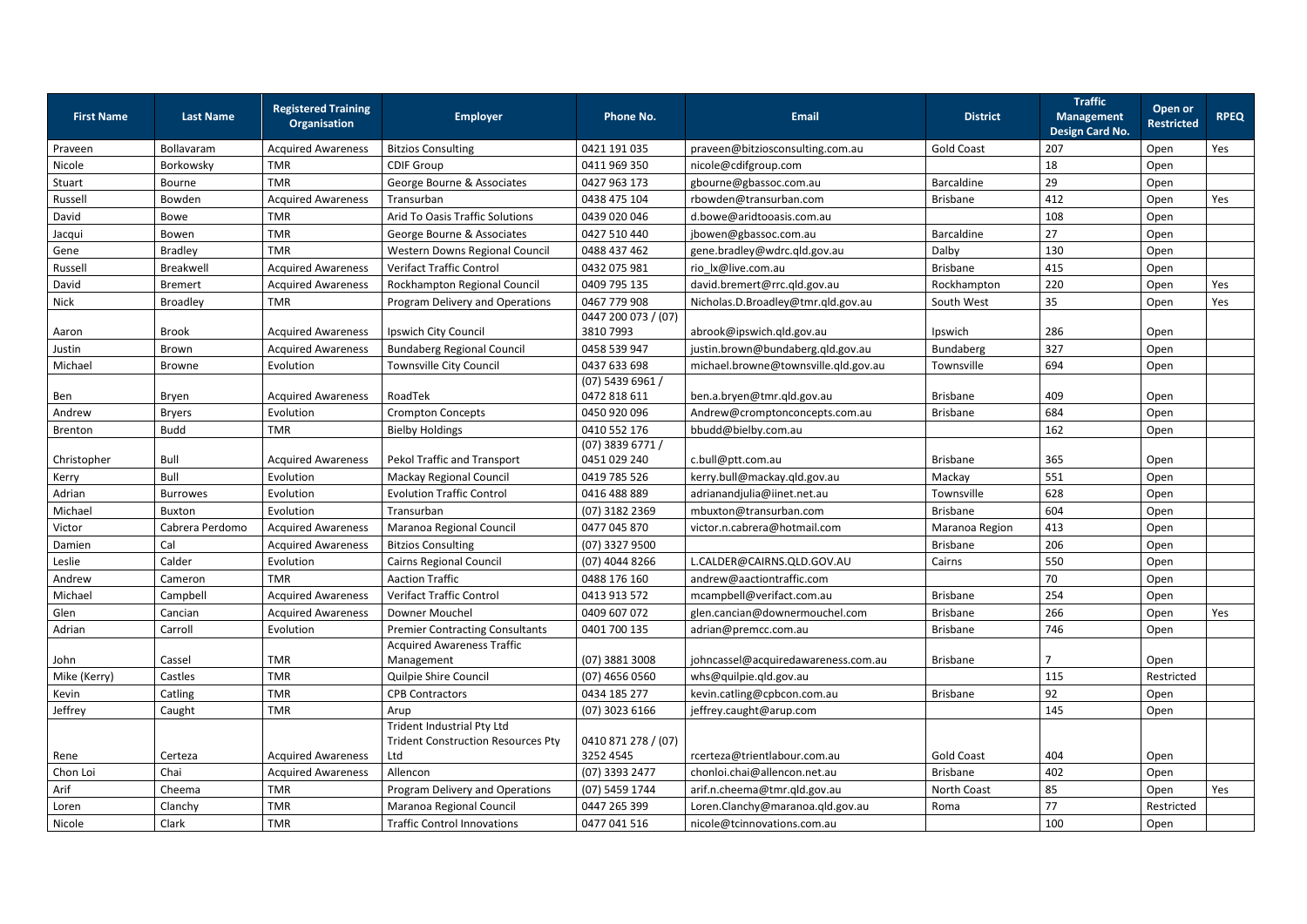| <b>First Name</b> | <b>Last Name</b> | <b>Registered Training</b><br><b>Organisation</b> | <b>Employer</b>                      | <b>Phone No.</b>                   | Email                                  | <b>District</b>     | <b>Traffic</b><br><b>Management</b><br>Design Card No. | Open or<br><b>Restricted</b> | <b>RPEQ</b> |
|-------------------|------------------|---------------------------------------------------|--------------------------------------|------------------------------------|----------------------------------------|---------------------|--------------------------------------------------------|------------------------------|-------------|
| Kane              | Clarke           | Evolution                                         | <b>Bielby Holdings</b>               | 0467 008 808                       | kclarke@bielby.com.au                  | <b>Brisbane</b>     | 737                                                    | Open                         | Yes         |
| George            | Clouston         | <b>TMR</b>                                        | Western Downs Regional Council       | 0499 773 797                       | george.clouston@wdrc.qld.gov.au        | Dalby               | 42                                                     | Restricted                   |             |
| Jethro            | Cohen            | Evolution                                         | RoadTek                              | $(07)$ 4963 5407                   | jethro.m.cohen@tmr.qld.gov.au          | Mackay              | 682                                                    | Open                         |             |
| Matthew           | Coleman          | Evolution                                         | Logan City Council                   | 0466 329 099                       | matthewcoleman@logan.qld.gov.au        | Logan               | 742                                                    | Open                         |             |
| Dustin            | Conley           | <b>Acquired Awareness</b>                         | <b>Bielby Holdings</b>               | 0437 971 744                       | Dconley@bielby.com.au                  | <b>Brisbane</b>     | 252                                                    | Open                         |             |
| John              | Coughlan         | <b>TMR</b>                                        | <b>Global Traffic Management</b>     | 0400 013 941                       | coughlanjp@gmail.com                   |                     | 111                                                    | Open                         |             |
| Michael           | Courtney         | Evolution                                         | Toowoomba Regional Council           | 0419 772 597                       | michael.courtney@tr.qld.gov.au         | Toowoomba           | 650                                                    | Open                         |             |
| Malcolm           | Crow             | <b>Acquired Awareness</b>                         | <b>Verifact Traffic Control</b>      | 0476 365 046                       | malcolmcrow54@gmail.com                | <b>Brisbane</b>     | 308                                                    | Open                         |             |
| Benjamin          | Crowley          | Evolution                                         | Mackay Regional Council              | 0429 650 744                       | benjamin.crowley@mackay.qld.gov.au     | Mackay              | 692                                                    | Open                         |             |
| Scott             | Cuckson          | <b>TMR</b>                                        | RoadTek                              | $(07)$ 4931 6603                   | scott.a.cuckson@tmr.qld.gov.au         | Rockhampton         | 117                                                    | Open                         |             |
| Cameron           | Currie           | <b>Acquired Awareness</b>                         | Harrison Infrastructure Group        | 0419 979 858                       | cameron.currie@hig.com.au              | Toowoomba           | 378                                                    | Open                         | Yes         |
| Anthony           | Curry            | <b>TMR</b>                                        | Rock 'n' Road Bitumen                | 0417 726 682                       | tony@rnrbitumen.com.au                 | Mackay              | 64                                                     | Open                         |             |
| Luke              | Cusack           | Evolution                                         | <b>McIlwain Civil Engineering</b>    | 0423 288 805                       | luke.cusack@mcilwaincivil.com          |                     | 543                                                    | Open                         |             |
| Stephen           | Daniel           | Evolution                                         | <b>Tableland Traffic Control</b>     | 0402 409 294                       | ttc@hotmail.com.au                     | Atherton            | 629                                                    | Open                         |             |
| Mark              | Davidson         | <b>Acquired Awareness</b>                         | <b>Bitzios Consulting</b>            | (07) 3831 4442                     | mark@bitziosconsulting.com.au          | <b>Brisbane</b>     | 407                                                    | Open                         |             |
| Shae-Maree        | Davidson         | <b>TMR</b>                                        | <b>Western Downs Traffic Control</b> | $(07)$ 4669 8520                   | Shae.Hunt@wdtc.net.au                  | Dalby               | 54                                                     | Open                         |             |
| Rhys              | <b>Davies</b>    | <b>TMR</b>                                        | <b>Evolution Traffic Control</b>     | $(07)$ 3623 6402                   | rhys.davies@evolutiontraffic.com.au    | <b>Brisbane</b>     | 61                                                     | Open                         |             |
| Allison           | Davis            | Evolution                                         | Toowoomba Regional Council           | (07) 4688 6731                     | allison.davis@tr.qld.gov.au            | Toowoomba           | 721                                                    | Open                         |             |
|                   |                  |                                                   |                                      | 0407 213 276 /                     |                                        |                     |                                                        |                              |             |
| Megan             | Davis            | Evolution                                         |                                      | 1300 722 800                       | megan@justtrafficsolutions.com.au      |                     | 642                                                    | Open                         |             |
| Shawn             | Davis            | Evolution                                         | <b>BMD Constructions</b>             | 0439 791 073                       | shawn.davis@bmd.com.au                 | Mackay              | 683                                                    | Open                         |             |
| James             | Davy             | <b>Acquired Awareness</b>                         | Lindores Traffic                     | $(07)$ 3868 3525 /<br>0400 773 519 | traffic@lindores.com.au                | <b>Gold Coast</b>   | 303                                                    | Open                         |             |
| Andrew            | De Lacy          | <b>TMR</b>                                        | <b>Doval Constructions</b>           | 0410 598 496                       | andrew.delacy@doval.com.au             | Mackay              | 52                                                     | Open                         |             |
| Matthys           | Delport          | <b>TMR</b>                                        | <b>Allstate Linemarking Services</b> | 0402 808 716                       | delportm@bigpond.net.au                |                     | 121                                                    | Open                         |             |
| Sagar             | Dhamala          | <b>TMR</b>                                        | Program Delivery and Operations      | $(07)$ 4769 3213                   | sagar.z.dhamala@tmr.qld.gov.au         | North West          | 141                                                    | Restricted                   |             |
| James             | <b>Dick</b>      | <b>TMR</b>                                        | <b>Doval Constructions</b>           | 0420 225 971                       | james@doval.com.au                     | Brisbane            | 53                                                     | Open                         |             |
| Lawrence          | Doonar           | <b>Acquired Awareness</b>                         | Rockhampton Regional Council         | 0439 648 711                       | lawrie.doonar@rrc.qld.gov.au           | Rockhampton         | 221                                                    | Open                         |             |
| David             | Draicchio        | <b>TMR</b>                                        | Individual                           | (07) 4034 0104                     | daviddraicchio@bigpond.com             |                     | 110                                                    | Open                         |             |
| Stephen           | Dry              | Evolution                                         | Cairns Regional Council              | (07) 4044 3428                     | S.Dry@cairns.qld.gov.au                | Cairns              | 510                                                    | Open                         |             |
| Peter             | Dufficy          | Evolution                                         | PJD Traffic Consultancy & Solutions  | 0437 821 805                       | peterdufficy@hotmail.com               | <b>Brisbane</b>     | 698                                                    | Open                         |             |
| <b>Brian</b>      | Duffy            | <b>TMR</b>                                        | George Bourne & Associates           | $(07)$ 4651 2177                   | bduffy@gbassoc.com.au                  | <b>Barcaldine</b>   | 71                                                     | Open                         | Yes         |
| Bernadette        | Dwyer            | <b>Acquired Awareness</b>                         | Golding                              | 0409 096 485                       | bernadette.dwyer@golding.com.au        | <b>Brisbane</b>     | 294                                                    | Open                         |             |
| Zoe               | Eather           | Evolution                                         | RoadTek                              | 0477 364 013                       | zoe.m.eather@tmr.qld.gov.au            | Toowoomba           | 516                                                    | Open                         |             |
| Lawrence          | Eckard           | Evolution                                         | <b>Fraser Coast Regional Council</b> | (07) 4194 7744                     | lawrence.eckard@frasercoast.qld.gov.au | <b>Fraser Coast</b> | 729                                                    | Open                         |             |
| Craig             | Edwards          | Evolution                                         | <b>Traffic Services</b>              | 0412 302 544                       | c.edwards@trainingserv.com.au          |                     | 663                                                    | Open                         |             |
| David             | Edwards          | <b>TMR</b>                                        | SMEC                                 | $(07)$ 4729 6700                   | david.edwards@smec.com                 |                     | 152                                                    | Open                         | Yes         |
| John              | Edwards          | Evolution                                         | Mareeba Shire Council                | (07) 4086 4711                     | johne@msc.qld.gov.au                   | Mareeba             | 591                                                    | Open                         |             |
| Paul              | Elford           | <b>Acquired Awareness</b>                         |                                      | 0447 739 960                       |                                        | Bundaberg           | 349                                                    | Open                         |             |
|                   |                  |                                                   |                                      | $(07)$ 4727 8382 /                 |                                        |                     |                                                        |                              |             |
| David             | Elrick           | Evolution                                         | Townsville City Council              | 0417 158 085                       | david.elrick@townsville.qld.gov.au     | Townsville          | 517                                                    | Open                         |             |
| Adam              | Enders           | <b>Acquired Awareness</b>                         | <b>FKG Group</b>                     | 0439 212 579                       | adam.enders@fkg.com.au                 | Toowoomba           | 279                                                    | Open                         |             |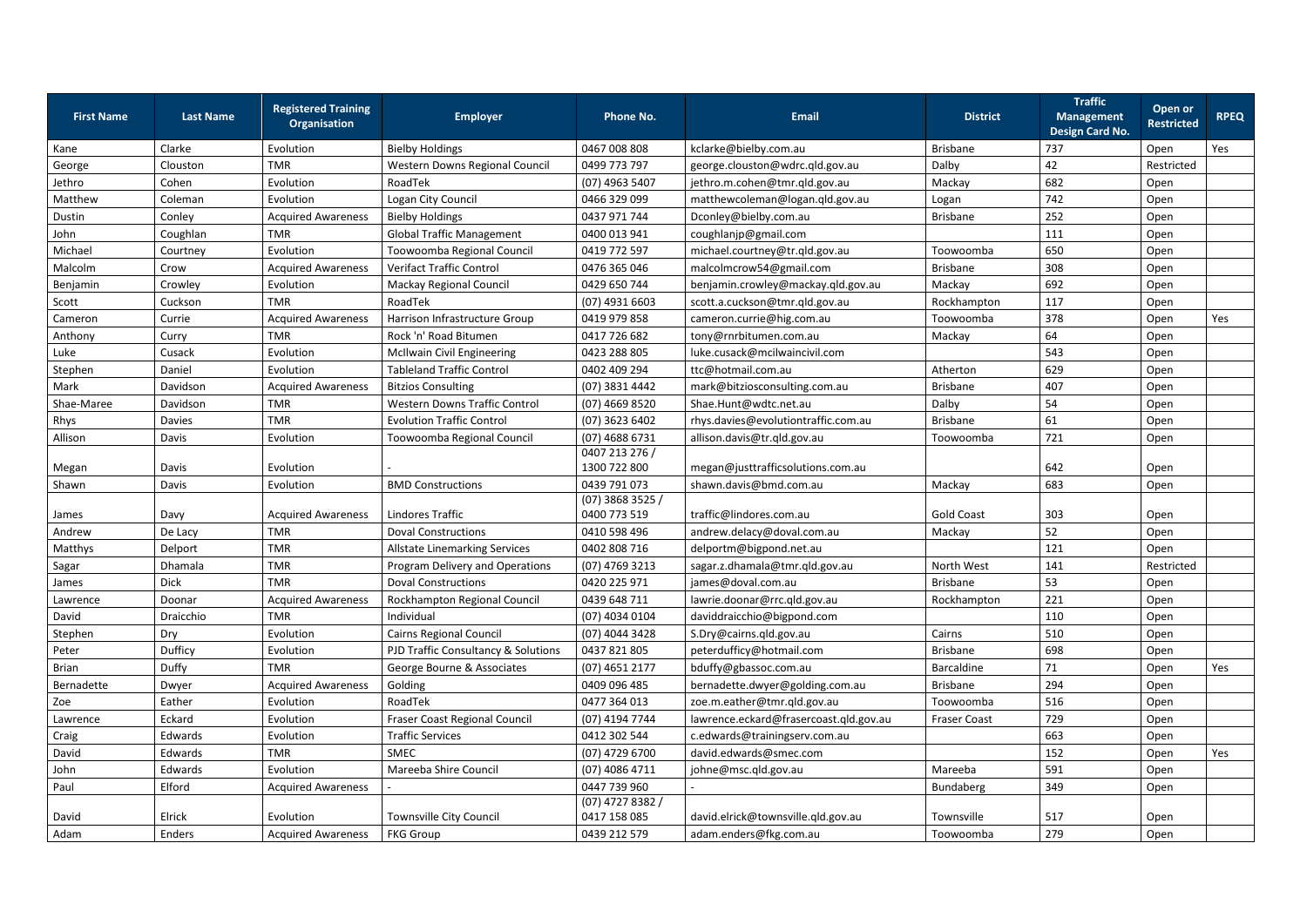|                   |                  | <b>Registered Training</b> |                                         |                     |                                         |                        | <b>Traffic</b>                              | Open or           |             |
|-------------------|------------------|----------------------------|-----------------------------------------|---------------------|-----------------------------------------|------------------------|---------------------------------------------|-------------------|-------------|
| <b>First Name</b> | <b>Last Name</b> | <b>Organisation</b>        | <b>Employer</b>                         | <b>Phone No.</b>    | <b>Email</b>                            | <b>District</b>        | <b>Management</b><br><b>Design Card No.</b> | <b>Restricted</b> | <b>RPEQ</b> |
| Scott             | Erickson         | Evolution                  | Yamate                                  | $(07)$ 4638 8000    | office@yamate.com.au                    | Toowoomba              | 610                                         | Open              |             |
| Lyle              | Evans            | <b>Acquired Awareness</b>  | GHR                                     | 0402 677 091        | lyleghr@gmail.com                       | Ipswich                | 334                                         | Open              |             |
| Russell           | Evans            | <b>TMR</b>                 | RMS Engineering and Construction        | 0487 930 959        |                                         |                        | 106                                         | Open              |             |
| Wayne             | Evans            | Evolution                  | <b>Traffic Services</b>                 | 0448 769 468        | traffic_opps@bigpond.com                | Cairns                 | 545                                         | Open              |             |
| Michael           | Evert            | <b>Acquired Awareness</b>  | Program Delivery and Operations         | 0475 826 104        | Mike.A.Evert@tmr.qld.gov.au             | Metropolitan           | 211                                         | Open              |             |
| Liam              | Falk             | <b>Acquired Awareness</b>  | Program Delivery and Operations         | 0477 753 966        | liam.t.falk@tmr.qld.gov.au              | South West             | 350                                         | Open              |             |
|                   |                  |                            |                                         | 0407 439 702 / (07) |                                         |                        |                                             |                   |             |
| Wayne             | Fielder          | Evolution                  | Toowoomba Regional Council              | 4688 6391           | wayne.fielder@tr.qld.gov.au             | Toowoomba              | 546                                         | Open              |             |
| Lloyd             | Finnis           | <b>Acquired Awareness</b>  | FNQ Security & Traffic Control          | (07) 4152 7227      | lloyd@fnqsecurity.com.au                | Bundaberg              | 355                                         | Open              |             |
| Peter             | Fitzgerald       | <b>TMR</b>                 | Lendlease Engineering                   | 0457 734 906        | petermaurice.fitzgerald@lendlease.com   | Brisbane               | 36                                          | Open              |             |
| Stephen           | Fitzpatrick      | <b>Acquired Awareness</b>  | <b>Encompass Safety</b>                 | 0408 070 392        | steve@encompasssafety.com.au            | Bundaberg              | 335                                         | Open              |             |
| Mark              | Flanders         | <b>Acquired Awareness</b>  | Mackay Regional Council                 | (07) 4961 9026      | mark.flanders@mackay.qld.gov.au         | Mackay                 | 416                                         | Open              |             |
| David             | Fletcher         | Evolution                  | <b>Charters Towers Regional Council</b> | 0498 615 368        | dfletcher@ctrc.qld.gov.au               | <b>Charters Towers</b> | 564                                         | Open              |             |
| Steven            | Forbes           | <b>Acquired Awareness</b>  | Moreton Bay Regional Council            | (07) 3205 0555      | steve.forbes@moretonbay.qld.gov.au      | <b>Moreton Bay</b>     | 343                                         | Open              |             |
| Daniel            | Ford             | Evolution                  | Civil Support                           | $(07)$ 4930 7000    | admin@civilsupport.com.au               | Rockhampton            | 541                                         | Open              | Yes         |
| Joshua            | Foster           | <b>TMR</b>                 | Program Delivery and Operations         | $(07)$ 4651 2706    | joshua.e.foster@tmr.qld.gov.au          | <b>Central West</b>    | 81                                          | Open              |             |
| Anthony           | Foukas           | <b>Acquired Awareness</b>  | Program Delivery and Operations         | 0467 791 502        | anthony.z.foukas@tmr.qld.gov.au         | North Coast            | 417                                         | Open              | Yes         |
| Jack              | Francis          | <b>TMR</b>                 | <b>Gold Coast City Council</b>          | 0414 180 577        | jfrancis@goldcoast.qld.gov.au           |                        | 132                                         | Open              |             |
| <b>Brett</b>      | Franklin         | Evolution                  | <b>Bretts Traffic Engineering</b>       | 0429 069 069        | brett@brettstraffic.engineering         | <b>Brisbane</b>        | 715                                         | Open              | Yes         |
| David             | Franklin         | <b>TMR</b>                 | Program Delivery and Operations         | (07) 5475 2842      | David.J.Franklin@tmr.qld.gov.au         | North Coast            | 15                                          | Open              |             |
| Craig             | Frazer           | <b>Acquired Awareness</b>  | RoadNet                                 | (07) 5525 7377      | craig.frazer@roadnet.net.au             | <b>Gold Coast</b>      | 213                                         | Open              | Yes         |
| Antonio           | Gangemi          | Evolution                  | <b>Evolution Traffic Control</b>        | 0434 161 061        | anthony.gangemi@evolutiontraffic.com.au | Brisbane               | 599                                         | Open              |             |
| Andres            | Garcia           | <b>Acquired Awareness</b>  | Moreton Bay Regional Council            | (07) 5433 2403      | andygp3@gmail.com                       | <b>Moreton Bay</b>     | 367                                         | Open              |             |
| Greg              | Garcia           | <b>TMR</b>                 | <b>Sunshine Coast Council</b>           | 0419 703 379        | greg.garcia@sunshinecoast.qld.gov.au    |                        | 140                                         | Open              |             |
| Daniela           | Geaboc           | Evolution                  | Transurban                              | (07) 3122 2276      | dgeaboc@transurban.com                  | <b>Brisbane</b>        | 578                                         | Open              | Yes         |
| Jared             | Gibbards         | <b>Acquired Awareness</b>  | Queensland Bridge & Civil               | 0437 119 265        | JGibbards@qbcivil.com.au                | Brisbane               | 222                                         | Open              |             |
| Phillip           | Giles            | Evolution                  | Downer EDI                              | 0438 241 852        | phillip.giles@downergroup.com           | North Coast            | 613                                         | Open              |             |
| Joseph            | Glenn            | <b>Acquired Awareness</b>  | Denpaq                                  | 0439 851 587        | joseph.denpaq@gmail.com                 | <b>Brisbane</b>        | 248                                         | Open              |             |
| Andrew            | Goatham          | Evolution                  | Program Delivery and Operations         | 0488 174 504        | andrew.goatham@gmail.com                | <b>Darling Downs</b>   | 614                                         | Open              |             |
| Laxman            | Gopali           | <b>TMR</b>                 | Program Delivery and Operations         | (07) 4951 1568      | laxman.a.gopali@tmr.qld.gov.au          | Fitzroy                | 136                                         | Open              | Yes         |
| Ravena            | Gosper           | Evolution                  | <b>Gold Coast City Council</b>          | (07) 5667 3639      | RGOSPER@goldcoast.qld.gov.au            | <b>Gold Coast</b>      | 565                                         | Open              |             |
|                   | Goudens van den  |                            |                                         |                     |                                         |                        |                                             |                   |             |
| Rowdy             | Handel           | Evolution                  | Program Delivery and Operations         | 0417 756 593        | rowdy.j.goudens@tmr.qld.gov.au          | North Coast            | 700                                         | Open              | Yes         |
| Paul              | Grant            | <b>TMR</b>                 | Program Delivery and Operations         | 0437 087 410        | paul.a.grant@tmr.qld.gov.au             | South Coast            | 8                                           | Open              |             |
| Stephen           | Gray             | <b>Acquired Awareness</b>  | Agraco                                  | 0499 247 226        | stephen@agraco.com.au                   | Toowoomba              | 337                                         | Open              | Yes         |
| Rachael           | Greany           | <b>Acquired Awareness</b>  | <b>Traffic Management People</b>        | 1300 179 568        | rachael@trafficplan.net.au              | New South Wales        | 227                                         | Open              |             |
| Jason             | Grennan          | <b>Acquired Awareness</b>  | Downer Mouchel                          | 0419 705 569        | jason.grennan@downermouchel.com         | <b>Brisbane</b>        | 265                                         | Open              |             |
|                   |                  |                            |                                         | 0497 077 110 / (07) |                                         |                        |                                             |                   |             |
| Laurence          | Griffiths        | Evolution                  | Toowoomba Regional Council              | 4688 6219           | larry.griffiths@tr.qld.gov.au           | Toowoomba              | 528                                         | Open              | Yes         |
| Jacobus           | Grundling        | Evolution                  | <b>Tablelands Regional Council</b>      | 0427 141 317        | jacobusg@trc.qld.gov.au                 | Atherton               | 570                                         | Open              |             |
| Brendan           | Guazzo           | <b>TMR</b>                 | <b>BMD Constructions</b>                | 0417 844 672        | Brendan.Guazzo@bmd.com.au               |                        | 127                                         | Open              | Yes         |
| David             | Guinane          | Evolution                  | <b>Gladstone Regional Council</b>       | (07) 4975 8447      | davidg@gladstonerc.qld.gov.au           | <b>GLADSTONE</b>       | 677                                         | Open              |             |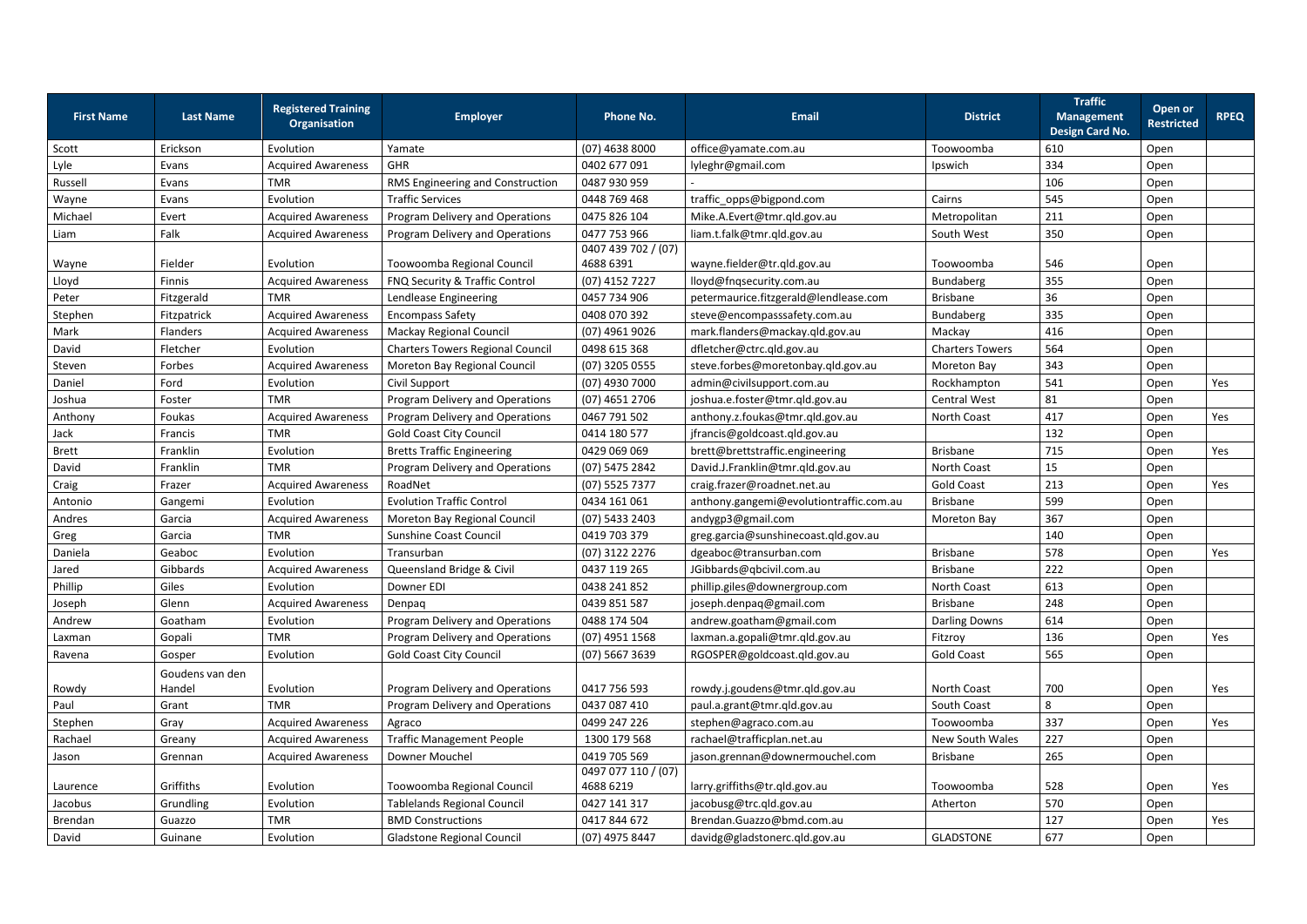|                   |                  | <b>Registered Training</b> |                                     |                     |                                         |                       | <b>Traffic</b>                       | <b>Open or</b>    |             |
|-------------------|------------------|----------------------------|-------------------------------------|---------------------|-----------------------------------------|-----------------------|--------------------------------------|-------------------|-------------|
| <b>First Name</b> | <b>Last Name</b> | <b>Organisation</b>        | <b>Employer</b>                     | <b>Phone No.</b>    | <b>Email</b>                            | <b>District</b>       | <b>Management</b><br>Design Card No. | <b>Restricted</b> | <b>RPEQ</b> |
| John              | Gwydir           | <b>TMR</b>                 | Maranoa Regional Council            | (07) 4624 0742      | john.gwydir@maranoa.qld.gov.au          | Roma                  | 91                                   | Open              |             |
| Tiffany           | Hackles          | Evolution                  | Lendlease Engineering               | 0456 609 902        | tiffany.hackles@lendlease.com           | <b>Brisbane</b>       | 664                                  | Open              |             |
| Paul              | Haddow           | Evolution                  | Whitsunday Regional Council         | 0437 238 612        | paul.haddow@whitsundayrc.qld.gov.au     | Proserpine            | 533                                  | Open              |             |
| Steven            | Haines           | <b>Acquired Awareness</b>  |                                     | 0407 734 398        | steve@tcpdesigns.com.au                 | Toowoomba             | 264                                  | Open              |             |
| Guy               | Halliday         | <b>Acquired Awareness</b>  | <b>Verifact Traffic Control</b>     | 0421 598 814        | hallidays5@bigpond.com                  | <b>Sunshine Coast</b> | 259                                  | Open              |             |
|                   |                  |                            |                                     | $(07)$ 4971 0550 /  |                                         |                       |                                      |                   |             |
| Mark              | Hammond          | <b>Acquired Awareness</b>  | <b>Workforce Road Services</b>      | 0448 889 172        | mark.hammond@workforce.com.au           | Gladstone             | 342                                  | Open              |             |
| Stewart           | Hammond          | Evolution                  | RoadTek                             | 0459 804 229        | stewart.j.hammond@tmr.qld.gov.au        | Mooloolah             | 681                                  | Open              |             |
| Keith             | Hanrahan         | Evolution                  | Downer EDI                          | 0488 746 236        | jennifer.dahlstrom@downergroup.com      | <b>Brisbane</b>       | 612                                  | Open              |             |
| <b>Bradley</b>    | Harrigan         | <b>Acquired Awareness</b>  | Individual                          | 0409 493 111        | b.harri@outlook.com                     | Sunshine Coast        | 345                                  | Open              |             |
|                   |                  |                            |                                     | (07) 3711 7960 /    |                                         |                       |                                      |                   |             |
| Court             | Hart             | <b>Acquired Awareness</b>  | Broadspectrum                       | 0439 097 173        | court.hart@broadspectrum.com            | <b>Brisbane</b>       | 307                                  | Open              |             |
| Des               | Hasemann         | <b>TMR</b>                 | <b>Brisbane Airport Corporation</b> | 0447 004 129        | des.hasemann@bne.com.au                 | <b>Brisbane</b>       | 95                                   | Open              |             |
| Glenn             | Haworth          | <b>Acquired Awareness</b>  | <b>Bundaberg Regional Council</b>   | 1300 883 699        | glenn.haworth@bundaberg.qld.gov.au      | Bundaberg             | 328                                  | Open              |             |
| James             | Haydock          | Evolution                  | <b>Altus Traffic</b>                | 0427 649 992        | james.haydock@altustraffic.com.au       | Cairns                | 595                                  | Open              |             |
| Robert            | Hazzard          | <b>TMR</b>                 | Western Downs Regional Council      | 0476 776 104        | robert.hazzard@wdrc.qld.gov.au          |                       | 104                                  | Open              | Yes         |
| Sean              | Hegarty          | <b>TMR</b>                 | Program Delivery and Operations     | 0467 714 564        | sean.m.hegarty@tmr.qld.gov.au           | <b>Darling Downs</b>  | 97                                   | Open              |             |
| Kylie             | Hempel           | Evolution                  | <b>Tablelands Regional Council</b>  | 1300 362 242        | kylieh@trc.qld.gov.au                   | Atherton              | 572                                  | Open              |             |
| Philip            | Henderson        | <b>Acquired Awareness</b>  | <b>P&amp;R Engineering Services</b> | 0439 388 912        | pandr.eng@gmail.com                     | <b>Brisbane</b>       | 309                                  | Open              | Yes         |
| Sean              | Hennessy         | <b>TMR</b>                 | Program Delivery and Operations     | $(07)$ 4639 0809    | Sean.Z.Hennessy@tmr.qld.gov.au          | Darling Downs         | 105                                  | Open              | Yes         |
| Priyanka          | Herath           | Evolution                  | Whitsunday Regional Council         | 0409 595 661        | priyanka.herath@whitsundayrc.qld.gov.au | Proserpine            | 532                                  | Open              |             |
| Raymond           | Heymer           | <b>Acquired Awareness</b>  | Workforce International             | (07) 3297 4550      | qld.plans@workforce.com.au              | Gladstone             | 223                                  | Open              |             |
| James             | Hibbins          | <b>Acquired Awareness</b>  | <b>Downs Group Training</b>         | 0488 089 891        | jchibbins@gmail.com                     | Toowoomba             | 236                                  | Open              |             |
| Ryan              | Hicks            | <b>TMR</b>                 | <b>Brandon &amp; Associates</b>     | $(07)$ 4668 9351    |                                         |                       | 93                                   | Open              |             |
| Matthew           | Hill             | Evolution                  | PTS Traffic Management              | 0409 124 349        | mattycuss@gmail.com                     |                       | 590                                  | Open              |             |
| Matthew           | Hill             | <b>Acquired Awareness</b>  | <b>Verifact Traffic Control</b>     | 0412 613 132        | mhill@verifact.com.au                   | <b>Brisbane</b>       | 255                                  | Open              |             |
| Jarryd            | Hofman           | <b>TMR</b>                 | RoadTek                             | 0407 648 635        | Jarryd.D.Hofman@tmr.qld.gov.au          | Maroochydore          | 155                                  | Open              |             |
| Andrew            | Holden           | Evolution                  | RoadTek                             | $(07)$ 4639 0709    | andrew.p.holden@tmr.qld.gov.au          | Toowoomba             | 522                                  | Open              | Yes         |
| Jesse             | Horton           | <b>TMR</b>                 | <b>Doval Constructions</b>          | 0430 430 566        | jesse.horton@doval.com.au               | <b>Brisbane</b>       | 75                                   | Open              |             |
| Emiliano          | Horvatic         | <b>Acquired Awareness</b>  | <b>Nexus</b>                        | 0474 744 451        | emiliano.horvatic@nexusdelivery.com.au  | Toowoomba             | 386                                  | Open              |             |
|                   |                  |                            | <b>Acquired Awareness Traffic</b>   |                     |                                         |                       |                                      |                   |             |
| Mark              | Howell           | <b>Acquired Awareness</b>  | Management                          | 0408 064 869        | mark.howell6@bigpond.com.au             | <b>Brisbane</b>       | 209                                  | Open              |             |
| Ross              | Hunter           | <b>Acquired Awareness</b>  | <b>Bundaberg Regional Council</b>   | $(07)$ 4130 4007    | ross.hunter@bundaberg.qld.gov.au        | Bundaberg             | 353                                  | Open              |             |
| Michael           | Hursthouse       | <b>Acquired Awareness</b>  | Rockhampton Regional Council        | 0439 107 989        | michael.hursthouse@rrc.qld.gov.au       | Rockhampton           | 237                                  | Open              |             |
| Andrew            | Hussey           | Evolution                  | <b>Shadforths Civil Contractors</b> | 0450 607 330        | andrew.hussey@shadcivil.com.au          | <b>Brisbane</b>       | 651                                  | Open              | Yes         |
| Craig             | Hutchinson       | Evolution                  | <b>Traffic Services</b>             | 0448 769 468        | trafficess@bigpond.com                  | Cairns                | 660                                  | Open              |             |
| Andrew            | James            | <b>Acquired Awareness</b>  | Rockhampton Regional Council        | 0437 462 868        | andrew.james@rrc.qld.gov.au             | Rockhampton           | 256                                  | Open              |             |
|                   |                  |                            |                                     | 0448 944 410 / (07) |                                         |                       |                                      |                   |             |
| John              | Jansen           | <b>Acquired Awareness</b>  | Golding                             | 5557 6100           | john.jansen@golding.com.au              | <b>Brisbane</b>       | 296                                  | Open              |             |
|                   |                  |                            | <b>Acquired Awareness Traffic</b>   |                     |                                         |                       |                                      |                   |             |
| Chris             | Jarrett          | <b>Acquired Awareness</b>  | Management                          | 0422 665 508        | topherjarrett@outlook.com               | <b>Brisbane</b>       | 201                                  | Open              |             |
| <b>Brett</b>      | Jenkins          | <b>Acquired Awareness</b>  | <b>CPB Contractors</b>              | 0448 000 371        | brett.jenkins@cpbcon.com.au             | Sunshine Coast        | 332                                  | Open              |             |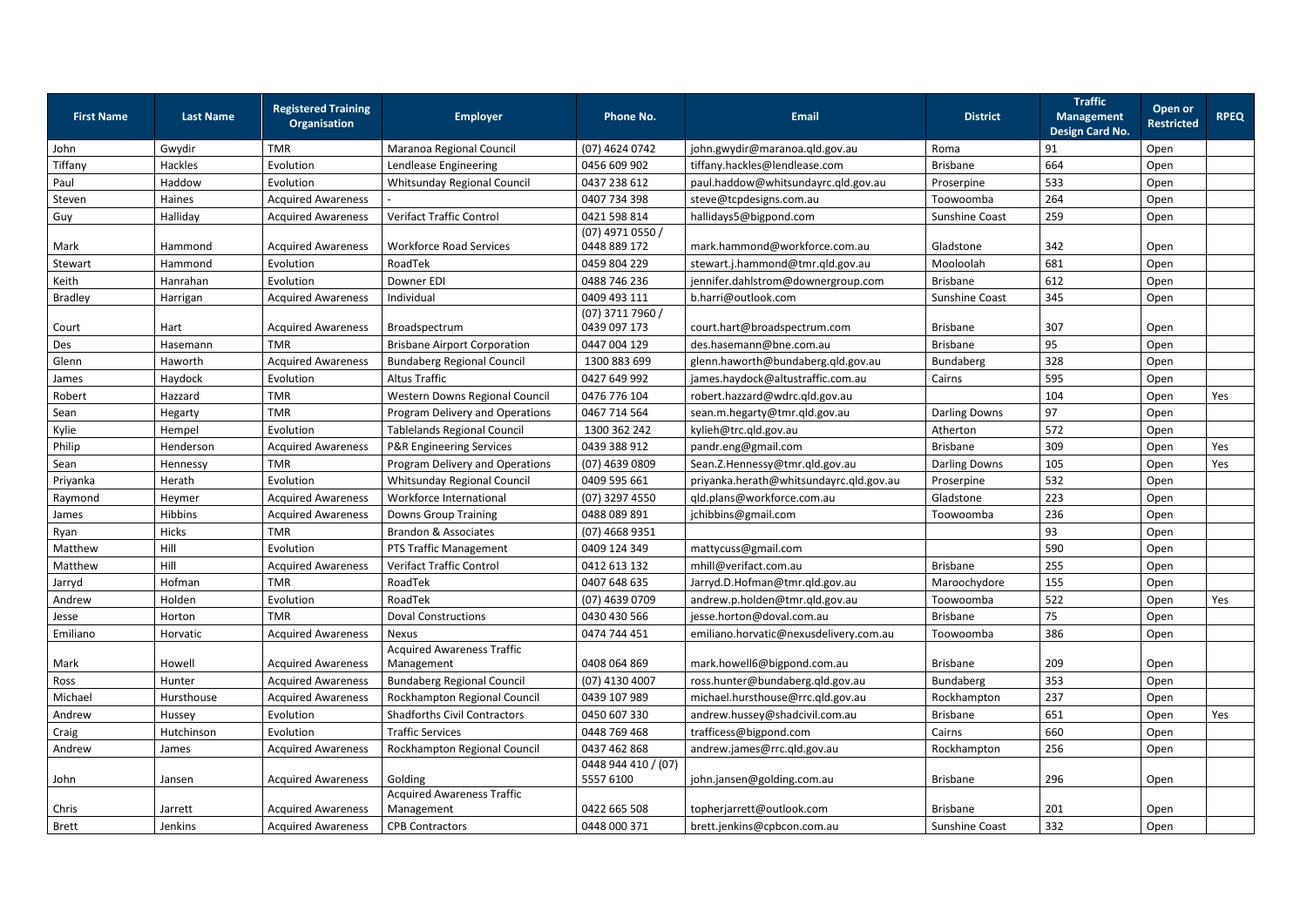| <b>First Name</b>     | <b>Last Name</b> | <b>Registered Training</b><br>Organisation | <b>Employer</b>                                 | <b>Phone No.</b> | <b>Email</b>                          | <b>District</b>       | <b>Traffic</b><br><b>Management</b><br><b>Design Card No.</b> | <b>Open or</b><br><b>Restricted</b> | <b>RPEQ</b> |
|-----------------------|------------------|--------------------------------------------|-------------------------------------------------|------------------|---------------------------------------|-----------------------|---------------------------------------------------------------|-------------------------------------|-------------|
|                       |                  |                                            | <b>Acquired Awareness Traffic</b>               |                  |                                       |                       |                                                               |                                     |             |
| Neil                  | Jenkins          | <b>Acquired Awareness</b>                  | Management                                      | 0419 125 762     | neiljenkins@acquiredawareness.com.au  | <b>Brisbane</b>       | 261                                                           | Open                                |             |
| Chantal               | Johnson          | <b>Acquired Awareness</b>                  | Aussie Hydrovac Services                        | 0405 064 010     | chantal.johnson@aussiehydrovac.com.au | <b>Brisbane</b>       | 380                                                           | Open                                |             |
| Graham                | Johnston         | <b>Acquired Awareness</b>                  |                                                 | 0478 055 861     | getgrahamtoday@gmail.com              | Bundaberg             | 270                                                           | Open                                |             |
| Steven                | Jones            | <b>TMR</b>                                 | Arup                                            | 0408 799 509     | steven.jones@arup.com                 | <b>Brisbane</b>       | 19                                                            | Open                                | Yes         |
| Kristopher            | Jopson           | <b>Acquired Awareness</b>                  | RoadTek                                         | 0477 380 926     | kristopher.z.jopson@tmr.qld.gov.au    | <b>Brisbane</b>       | 397                                                           | Open                                |             |
| David                 | Jorgensen        | <b>TMR</b>                                 | <b>Engineering &amp; Technology</b>             | (07) 3066 0924   | david.b.jorgensen@tmr.qld.gov.au      | <b>Brisbane</b>       | 20                                                            | Open                                |             |
| Nicholas              | Kail             | <b>Acquired Awareness</b>                  | <b>Acquired Awareness Traffic</b><br>Management | 0468 387 185     | vk4adq@yahoo.com.au                   | <b>Brisbane</b>       | 406                                                           | Open                                |             |
| Stephen               | Kamo             | <b>Acquired Awareness</b>                  | Platinum Traffic Services Pty Ltd               | 0429 544 529     | stephen@platinumtraffic.com.au        | <b>Brisbane</b>       | 319                                                           | Open                                |             |
| Damien                | Keller           | <b>Acquired Awareness</b>                  | Hervey Bay Traffic                              | 0423 327 766     | planning@hbttraffic.com.au            | Hervey Bay            | 205                                                           | Open                                |             |
| Jeremy                | Kemp             | <b>Acquired Awareness</b>                  | Broadspectrum                                   | 0407 737 471     | jeremy.kemp1991@gmail.com             | <b>Brisbane</b>       | 324                                                           | Open                                |             |
|                       |                  |                                            | South Burnett Security & Traffic                |                  |                                       |                       |                                                               |                                     |             |
| Julie                 | Kemp             | <b>Acquired Awareness</b>                  | Control                                         | 0409 897 533     | julie@sbsecurityandtraffic.com.au     | <b>Burnett</b>        | 287                                                           | Open                                |             |
| Daniel                | Kennedy          | <b>TMR</b>                                 | Seymour Whyte                                   | 0407 157 785     | daniel.kennedy@seymourwhyte.com.au    | Townsville            | 68                                                            | Open                                | Yes         |
| Myles                 | Kennedy          | Evolution                                  | <b>Gladstone Ports Corporation</b>              | (07) 4976 1127   | kennedym@gpcl.com.au                  | Gladstone             | 697                                                           | Open                                |             |
| Robyn                 | Kennedy          | <b>TMR</b>                                 | Program Delivery and Operations                 | 0428 113 290     | robyn.a.kennedy@tmr.qld.gov.au        | <b>Darling Downs</b>  | 103                                                           | Open                                |             |
| Wayne                 | Kennedy          | <b>TMR</b>                                 | Hinchinbrook Shire Council                      | 0418 735 197     | wkennedy@hinchinbrook.qld.gov.au      |                       | 66                                                            | Restricted                          |             |
| Sumit                 | Khadka           | <b>TMR</b>                                 | Program Delivery and Operations                 | 0428 964 099     | Sumit.Z.Khadka@tmr.qld.gov.au         | Far North             | 12                                                            | Open                                | Yes         |
| <b>Byung (Martin)</b> | Kim              | <b>Acquired Awareness</b>                  | HDR Inc                                         | 0449 999 276     | martin.kim@hdrinc.com                 | <b>Brisbane</b>       | 414                                                           | Open                                | Yes         |
| Craig                 | Kimberley        | <b>Acquired Awareness</b>                  | <b>Verifact Traffic Control</b>                 | 0410 284 343     | craigkimbo@hotmail.com                | <b>Sunshine Coast</b> | 376                                                           | Open                                |             |
| Andrew                | King             | <b>Acquired Awareness</b>                  | RoadTek                                         | 0457 502 304     | andrew.z.king@tmr.qld.gov.au          | Toowoomba             | 358                                                           | Open                                |             |
| Michael               | King             | <b>Acquired Awareness</b>                  | <b>Acquired Awareness Traffic</b><br>Management | 0434 429 528     | swingdancer3@gmail.com                | <b>Gold Coast</b>     | 241                                                           | Open                                |             |
| Myles                 | Klein            | <b>TMR</b>                                 | Program Delivery and Operations                 | (07) 4622 9543   | myles.m.klein@tmr.qld.gov.au          | South West            | 76                                                            | Open                                |             |
| William               | Klein            | Evolution                                  | Transurban                                      | 0419 986 635     | bklein@transurban.com                 | <b>Brisbane</b>       | 542                                                           | Open                                |             |
| Kim                   | Knapp            | <b>TMR</b>                                 | <b>Traffic Design Company</b>                   | 0411 061 024     | kim@trafficdesigncompany.net          | <b>Brisbane</b>       | 157                                                           | Open                                |             |
| Leonard               | Knight           | Evolution                                  | <b>GenEng Solutions</b>                         | 0424 782 342     | l.knight@genengsolutions.com.au       | Toowoomba             | 584                                                           | Open                                |             |
| Michael               | Koplick          | Evolution                                  | RoadTek                                         | 0467 797 758     | michael.j.koplick@tmr.qld.gov.au      | <b>Brisbane</b>       | 509                                                           | Open                                |             |
| Larry                 | Lambert          | <b>Acquired Awareness</b>                  | Lockyer Valley Regional Council                 | 0491 490 499     | llambert@lvrc.qld.gov.au              | Lockyer Valley        | 336                                                           | Restricted                          |             |
| Nicholas              | Lancashire       | Evolution                                  | Aseng                                           | 0424 952 343     | nlancashire@aseng.com.au              | <b>TOOWOOMBA</b>      | 685                                                           | Open                                |             |
| Trevor                | Land             | <b>TMR</b>                                 | Program Delivery and Operations                 | 0477 384 697     | Trevor.A.Land@tmr.qld.gov.au          | North Coast           | 9                                                             | Open                                | Yes         |
| Matt                  | Lange            | <b>TMR</b>                                 | <b>Aaction Traffic</b>                          | 0429 192 835     | planning@aactiontraffic.com           |                       | 149                                                           | Open                                |             |
| Michael               | Larsen           | Evolution                                  | <b>SEE Civil</b>                                | 0418 915 786     | michael.larsen@seecivil.com.au        | <b>Gold Coast</b>     | 623                                                           | Open                                |             |
|                       |                  | <b>TMR</b>                                 | Schramm Group                                   | 0418 406 658     | waynel@schrammgroup.com.au            | <b>Brisbane</b>       | 5                                                             |                                     |             |
| Wayne                 | Laundy           | <b>Acquired Awareness</b>                  |                                                 |                  | kieran.lawrence@atolconsulting.net.au |                       | 251                                                           | Open                                |             |
| Kieran                | Lawrence         |                                            | <b>ATOL Consulting</b>                          | 0403 839 193     |                                       | <b>Gold Coast</b>     |                                                               | Open                                |             |
| Nicholas              | Le Good          | <b>Acquired Awareness</b>                  | RoadTek                                         | 0477 327 186     | nicholas.d.legood@tmr.qld.gov.au      | <b>Brisbane</b>       | 381                                                           | Open                                |             |
| Casey                 | Lee              | <b>Acquired Awareness</b>                  | <b>CML Consulting</b>                           | 0435 636 465     | casey.cmlconsulting@gmail.com         | <b>Brisbane</b>       | 291                                                           | Open                                | Yes         |
| Trevor                | Leggett          | <b>Acquired Awareness</b>                  | <b>Verifact Traffic Control</b>                 | 0404 470 821     | tleggett@verifact.com.au              | <b>Brisbane</b>       | 260                                                           | Open                                |             |
| Gregory               | Lerch            | <b>Acquired Awareness</b>                  | Geleon                                          | (07) 5594 4473   | greg.lerch@gelly.com.au               | <b>Gold Coast</b>     | 297                                                           | Open                                | Yes         |
| Matthew               | Lewis            | <b>TMR</b>                                 | Program Delivery and Operations                 | 0477 763 442     | matthew.t.lewis@tmr.qld.gov.au        | North Coast           | 38                                                            | Open                                |             |
| Richard               | Lewis            | <b>Acquired Awareness</b>                  | FHSWJV                                          | 0418 738 323     | rick.lewis@fhswjv.com.au              | Sunshine Coast        | 368                                                           | Open                                |             |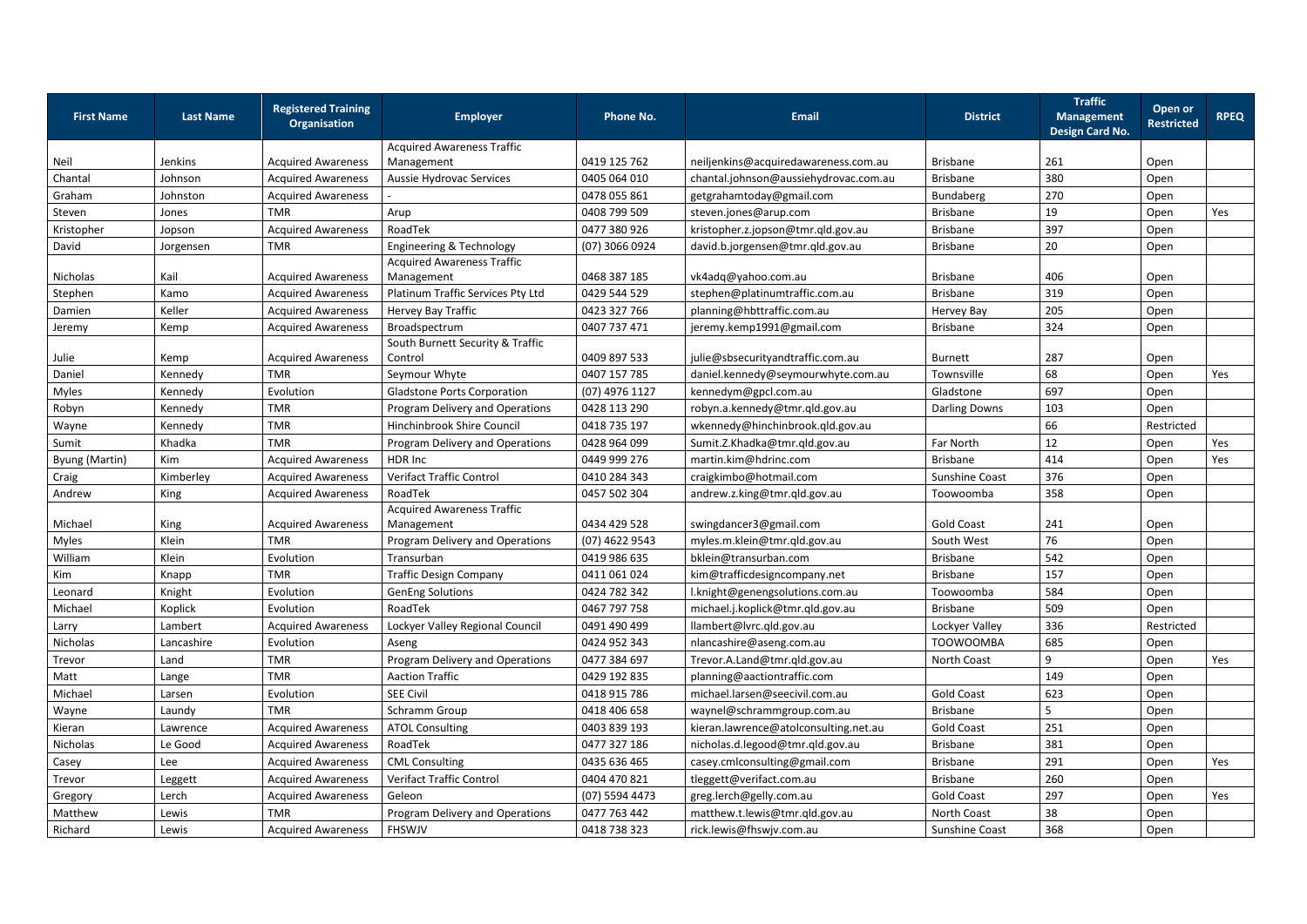| <b>First Name</b> | <b>Last Name</b> | <b>Registered Training</b><br><b>Organisation</b> | <b>Employer</b>                         | <b>Phone No.</b>               | <b>Email</b>                         | <b>District</b>        | <b>Traffic</b><br><b>Management</b><br><b>Design Card No.</b> | Open or<br><b>Restricted</b> | <b>RPEQ</b> |
|-------------------|------------------|---------------------------------------------------|-----------------------------------------|--------------------------------|--------------------------------------|------------------------|---------------------------------------------------------------|------------------------------|-------------|
| Charlie           | List             | Evolution                                         | Whitsunday Regional Council             | 0409 720 066                   | charlie.list@whitsundayrc.qld.gov.au | Proserpine             | 524                                                           | Open                         |             |
| Mark              | Longhurst        | <b>TMR</b>                                        | Program Delivery and Operations         | 0457 511 171                   | Mark.C.Longhurst@tmr.qld.gov.au      | North Coast            | 33                                                            | Open                         | Yes         |
| Mark              | Lu               | <b>Acquired Awareness</b>                         | Individual                              | (07) 3281 1004                 | mark.k.lu@gmail.com                  | <b>Brisbane</b>        | 373                                                           | Open                         | Yes         |
| Jeffrey           | Lucht            | <b>TMR</b>                                        | Program Delivery and Operations         | 0408 984 465                   | jeff.a.lucht@tmr.qld.gov.au          | South Coast            | 88                                                            | Open                         |             |
| Keith             | Luckhurst        | <b>TMR</b>                                        | George Bourne & Associates              | $(07)$ 4651 2177               | kluckhurst@gbassoc.com.au            | Barcaldine             | 31                                                            | Open                         | Yes         |
| Steven            | Luther           | Evolution                                         | Harrison Infrastructure Group           | 0448 063 217                   | steve.luther@hig.com.au              | Toowoomba              | 553                                                           | Open                         | Yes         |
| Nicole            | Macfarlane       | <b>Acquired Awareness</b>                         | <b>Moggill Constructions</b>            | 0428 470 087                   | nicole.macfarlane@moggill.com        | <b>Brisbane</b>        | 379                                                           | Open                         |             |
| Tara              | Manning          | <b>TMR</b>                                        | <b>Brisbane City Council</b>            | (07) 3403 7891                 | tara.manning@brisbane.qld.gov.au     | <b>Brisbane</b>        | 94                                                            | Open                         |             |
| James             | Manuel           | <b>Acquired Awareness</b>                         | <b>Bundaberg Regional Council</b>       | 1300 883 699 /<br>0437 332 689 | james.manuel@bundaberg.qld.gov.au    | Bundaberg              | 395                                                           | Open                         |             |
| Andrew            | <b>Mapes</b>     | Evolution                                         | Southern Downs Regional Council         | 0407 750 647                   | andrew.mapes@sdrc.qld.gov.au         | Warwick                | 552                                                           | Open                         |             |
| David             | Marcinkowski     | Evolution                                         | RoadTek                                 | 0438 390 776                   | David.M.Marcinkowski@tmr.qld.gov.au  | Toowoomba              | 554                                                           | Open                         |             |
| Ricardo           | Marino           | Evolution                                         | Mount Isa City Council                  | 0427 379 260                   | design@mountisa.qld.gov.au           | Mount Isa              | 673                                                           | Open                         |             |
| Joseph            | Marstella        | <b>TMR</b>                                        | Program Delivery and Operations         | 0407 442 603                   | joseph.e.marstella@tmr.qld.gov.au    | <b>Darling Downs</b>   | 74                                                            | Open                         | Yes         |
| Stephen           | <b>Masters</b>   | <b>Acquired Awareness</b>                         | Pitt & Sherry                           | 0409 562 896                   | smasters@pittsh.com.au               | <b>Brisbane</b>        | 245                                                           | Open                         | Yes         |
| Amanda            | Matanovic        | Evolution                                         | Program Delivery and Operations         | $(07)$ 4154 0207               | amanda.m.matanovic@tmr.qld.gov.au    | Wide Bay/Burnett       | 740                                                           | Open                         |             |
| Robert            | McCarthy         | <b>TMR</b>                                        | Individual                              | 0477 322 555                   | robert.mccarthy@cormacroad.com.au    |                        | 98                                                            | Open                         | Yes         |
| Chris             | McCormick        | <b>TMR</b>                                        | <b>Brisbane City Council</b>            | (07) 3043 4398                 | chris.mccormick@brisbane.qld.gov.au  | <b>Brisbane</b>        | 120                                                           | Open                         |             |
| Scott             | McDonald         | <b>Acquired Awareness</b>                         | Ipswich City Council                    | 0400 014 062                   | smcdonald@ipswich.qld.gov.au         | Ipswich                | 285                                                           | Open                         |             |
| Colin             | McGuire          | Evolution                                         | <b>Charters Towers Regional Council</b> | $(07)$ 4761 5372               | cmcguire@charterstowers.qld.gov.au   | <b>Charters Towers</b> | 548                                                           | Open                         |             |
| Jason             | McKinlay         | <b>Acquired Awareness</b>                         | <b>Mackay Regional Council</b>          | 0417 053 710                   | jason.mckinlay@mackay.qld.gov.au     | Mackay                 | 419                                                           | Open                         |             |
| Benjamin          | McLean           | Evolution                                         | cpb Contractors                         | (07) 3648 0418                 | ben.mclean@cpbcon.com.au             | <b>Brisbane</b>        | 134                                                           | Open                         |             |
| Trevor            | McLeary          | Evolution                                         | Civil Support                           | $(07)$ 4930 7000               | admin@civilsupport.com.au            | Rockhampton            | 531                                                           | Open                         | Yes         |
| Allan             | McLeod           | <b>Acquired Awareness</b>                         | Rockhampton Regional Council            | 1300 225 577                   | allan.mcleod@rrc.qld.gov.au          | Rockhampton            | 228                                                           | Open                         |             |
| Chris             | McMurray         | <b>TMR</b>                                        | RoadTek                                 | $(07)$ 5561 3473               | chris.d.mcmurray@tmr.qld.gov.au      | <b>Gold Coast</b>      | 47                                                            | Open                         |             |
| Catherine         | McNeill          | <b>TMR</b>                                        | <b>Traffic Control Innovations</b>      | 0477 041 497                   | catherine@tcinnovations.com.au       |                        | 116                                                           | Open                         |             |
| Jacob             | Meecham          | Evolution                                         | Individual                              |                                |                                      | <b>Brisbane</b>        | 679                                                           | Open                         |             |
| Colin             | Miller           | Evolution                                         | South Burnett Regional Council          | 0429 685 155                   | cmiller@southburnett.qld.gov.au      | Kingaroy               | 693                                                           | Restricted                   |             |
| William           | Moffat           | Evolution                                         | <b>Mackay Regional Council</b>          | (07) 4961 9828                 | bill.moffat@mackay.qld.gov.au        | Mackay                 | 670                                                           | Open                         |             |
| Anthony           | Moore            | <b>Acquired Awareness</b>                         | Lockyer Valley Regional Council         | 0488 442 707 /<br>0407 169 677 | amoore@lvrc.qld.gov.au               | Lockyer Valley         | 326                                                           | Open                         |             |
| Angelo            | Morelli          | Evolution                                         | Individual                              | 0412 344 121                   | inesros@bigpond.com                  | Brisbane               | 573                                                           | Open                         |             |
| Simon             | Mossop           | <b>TMR</b>                                        | GHD                                     | 0407 599 080                   | simon.mossop@ghd.com                 | Cooroy                 | 56                                                            | Open                         | Yes         |
| Stephen           | Muir             | Evolution                                         | Diggerman                               | $(07)$ 5351 1811               | diggerman1@bigpond.com.au            | <b>Brisbane</b>        | 707                                                           | Open                         |             |
| Shabbirul         | Mujib            | <b>Acquired Awareness</b>                         | Toowoomba Regional Council              | 0417 699 790                   | shabbirul.mujib@tr.qld.gov.au        | Toowoomba              | 352                                                           | Open                         |             |
| Karen             | Mullaly          | Evolution                                         | Workforce International                 | 1300 995 921                   | mulpac@hotmail.com                   | <b>Brisbane</b>        | 644                                                           | Open                         |             |
| Jennifer          | Nance            | Evolution                                         | Logan City Council                      | (07) 3412 5282                 | jennynance@logan.qld.gov.au          | <b>Brisbane</b>        | 696                                                           | Open                         |             |
| Simon             | Nash             | Evolution                                         | St. George Project Services             | 0447 150 349                   | simon@sgps.com.au                    | Townsville             | 680                                                           | Open                         |             |
| Justin            | Nelson           | Evolution                                         | <b>MWH Global</b>                       | 0409 871 540                   | justin.nelson@stantec.com            | Biloela                | 739                                                           | Open                         | Yes         |
| Ronald            | Nesbitt          | <b>Acquired Awareness</b>                         | South Burnett Regional Council          |                                | rnesbitt@southburnett.qld.gov.au     | South Burnett          | 405                                                           | Restricted                   |             |
| Derek             | Neuhold          | <b>Acquired Awareness</b>                         | HDR Inc                                 | $(07)$ 3258 6000               | derek.neuhold@hdrinc.com             | <b>Brisbane</b>        | 394                                                           | Open                         | Yes         |
| Bboyd             | Newton           | Evolution                                         | <b>Gladstone Regional Council</b>       | 0407 534 745                   | bboydn@gladstonerc.qld.gov.au        | Gladstone              | 580                                                           | Open                         |             |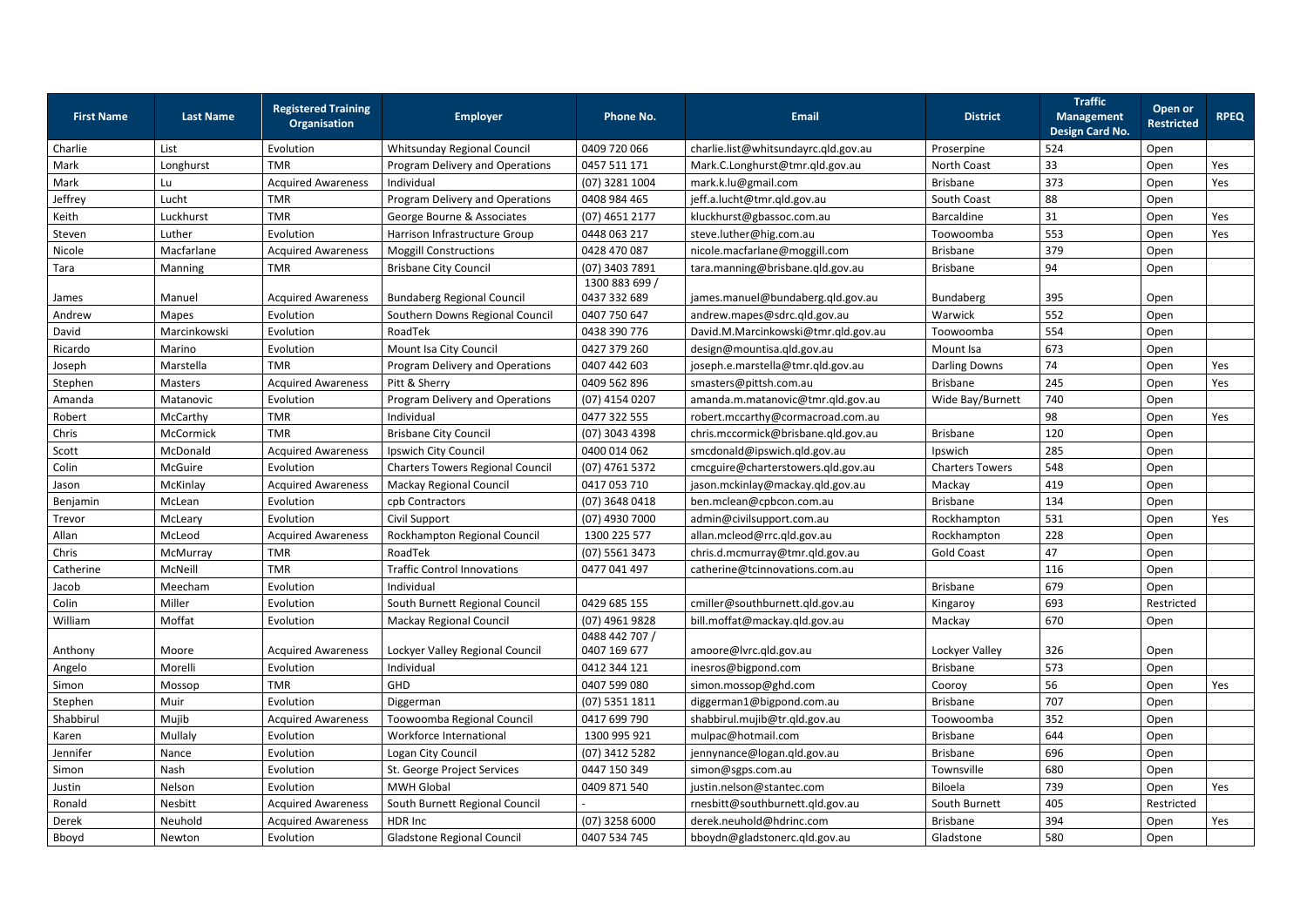| <b>First Name</b> | <b>Last Name</b> | <b>Registered Training</b><br><b>Organisation</b> | <b>Employer</b>                      | <b>Phone No.</b>                   | <b>Email</b>                           | <b>District</b>    | <b>Traffic</b><br><b>Management</b><br>Design Card No. | <b>Open or</b><br><b>Restricted</b> | <b>RPEQ</b> |
|-------------------|------------------|---------------------------------------------------|--------------------------------------|------------------------------------|----------------------------------------|--------------------|--------------------------------------------------------|-------------------------------------|-------------|
| Lyla              | Nolan            | <b>TMR</b>                                        | <b>Brisbane City Council</b>         | 0413 807 191                       | lyla.nolan@brisbane.qld.gov.au         | <b>Brisbane</b>    | 83                                                     | Open                                |             |
| Stephen           | O'Brien          | <b>Acquired Awareness</b>                         | Seymour Whyte                        | $(07)$ 3085 4826                   | stephen.obrien@seymourwhyte.com.au     | Brisbane           | 246                                                    | Open                                |             |
| Laura             | O'Keefe          | Evolution                                         | <b>Evolution Traffic Control</b>     | $(07)$ 3623 6400                   | laura.okeefe@evolutiontraffic.com.au   | <b>Brisbane</b>    | 502                                                    | Open                                |             |
| David             | O'May            | <b>Acquired Awareness</b>                         | Harrison Infrastructure Group        | 0407 855 200                       | dvomay@gmail.com                       | Toowoomba          | 383                                                    | Open                                | Yes         |
| Tiago             | Ortolani         | <b>Acquired Awareness</b>                         | <b>Traffic Control Innovations</b>   | $(07)$ 5527 2559                   | Tiago@tcinnovations.com.au             | <b>Gold Coast</b>  | 210                                                    | open                                |             |
| Jamie             | Osborne          | <b>TMR</b>                                        | Program Delivery and Operations      | 0459 801 180                       | Jamie.D.Osborne@tmr.qld.gov.au         | South Coast        | 160                                                    | Open                                | Yes         |
| Adam              | O'Shea           | <b>Acquired Awareness</b>                         | <b>ATOL Consulting</b>               | 0414 657 474                       | adam.oshea@atolconsulting.net.au       | <b>Gold Coast</b>  | 250                                                    | Open                                |             |
| Tegan             | O'Shea           | <b>Acquired Awareness</b>                         | <b>ATOL Consulting</b>               | 0403 800 536                       | tegan.oshea@atolconsulting.net.au      | <b>Gold Coast</b>  | 249                                                    | Open                                |             |
| Vasantsingh       | Pardeshi         | <b>Acquired Awareness</b>                         | Scenic Rim Regional Council          | 0411 157 175                       | vasu.p@scenicrim.qld.gov.au            | Scenic Rim         | 325                                                    | Open                                | Yes         |
| Anthony           | Parlato          | <b>TMR</b>                                        | <b>BMD Constructions</b>             | 0417 703 884                       | amparlato@outlook.com                  |                    | 107                                                    | Open                                | Yes         |
|                   |                  |                                                   |                                      | 0437 752 996 / (07)                |                                        |                    |                                                        |                                     |             |
| Trevor            | Parminter        | <b>TMR</b>                                        | <b>Rovert Reviews</b>                | 3369 7166                          | trevor@rovertreviews.com               |                    | 82                                                     | Open                                | Yes         |
| Sinnathamby (Pat) | Pathmanathan     | <b>Acquired Awareness</b>                         | Moreton Bay Regional Council         | 0417 617 903                       | pat.pathmanathan@moretonbay.qld.gov.au | <b>Moreton Bay</b> | 363                                                    | Open                                | Yes         |
| John              | Peace            | <b>Acquired Awareness</b>                         | Cardno                               | 0429 465 037                       | john.peace@cardno.com.au               | <b>Brisbane</b>    | 273                                                    | Open                                |             |
| Byron             | Peach            | <b>TMR</b>                                        | <b>Cairns Regional Council</b>       | 0428 773 979                       | b.peach@cairns.qld.gov.au              | Cairns             | 153                                                    | Open                                |             |
| David             | Pemberton        | <b>Acquired Awareness</b>                         | Toowoomba Regional Council           | 0448 000 337                       | pembo200@gmail.com                     | Toowoomba          | 315                                                    | Open                                | Yes         |
| Bill              | Pennell          | <b>TMR</b>                                        | Individual                           | 0488 760 963                       | billpennell@bigpond.com                | Cooktown           | 80                                                     | Restricted                          |             |
| Adrian            | Penny            | <b>TMR</b>                                        | Program Delivery and Operations      | 0472 869 060                       | adrian.z.penny@tmr.qld.gov.au          | South Coast        | 163                                                    | Open                                | Yes         |
| Tom               | Penrose          | <b>TMR</b>                                        | Program Delivery and Operations      | 0427 634 326                       | Thomas.I.Penrose@tmr.qld.gov.au        | South West         | 41                                                     | Open                                |             |
| Andrew            | Perkins          | Evolution                                         | Centrogen                            | 0438 240 038                       | andrew.perkins@centrogen.com.au        | Townsville         | 615                                                    | Open                                |             |
| Renee             | Peters           | Evolution                                         | RoadTek                              | 0418 539 422                       | Renee.G.Peters@tmr.qld.gov.au          | Toowoomba          | 521                                                    | Open                                |             |
| Douglas           | Pettigrew        | <b>Acquired Awareness</b>                         | <b>Traffic Management People</b>     | 0413 805 710                       | admin@trafficplan.net.au               | <b>Brisbane</b>    | 239                                                    | Open                                |             |
| Mark              | Philippi         | <b>Acquired Awareness</b>                         | <b>Alder Construction</b>            | $(07)$ 5514 4900 /<br>0418 961 331 | mark.philippi@aldercon.com.au          | <b>Brisbane</b>    | 301                                                    | Open                                |             |
| Michael           | Pickerill        | <b>TMR</b>                                        | Point <sub>8</sub>                   | (07) 3040 9998                     | michael.pickerill@point8.com.au        |                    | 151                                                    | Open                                | Yes         |
| Garry             | Pickering        | Evolution                                         | Croydon Shire Council                | 0437 461 837                       | gpickering@croydon.qld.gov.au          | Croydon            | 661                                                    | Open                                |             |
| Stephen           | Pickering        | Evolution                                         | Linemark                             | (07) 4927 1177                     | rocky@linemark.com.au                  | Rockhampton        | 668                                                    | Open                                |             |
| Jason             | Plant            | Evolution                                         | RoadTek                              | 0419 309 026                       | jason.v.plant@tmr.qld.gov.au           | Toowoomba          | 734                                                    | Open                                |             |
| Selwyn            | Pohoiwi          | <b>Acquired Awareness</b>                         | <b>Priority Traffic Control</b>      | 1300 137 242                       | tcm@prioritytrafficcontrol.com.au      | <b>Brisbane</b>    | 242                                                    | Open                                |             |
| Owen              | Polzin           | <b>Acquired Awareness</b>                         | Rockhampton Regional Council         | 0428 747 533                       | owen.polzin@rrc.qld.gov.au             | Rockhampton        | 215                                                    | Open                                |             |
| Nicholas          | Poon             | <b>TMR</b>                                        | <b>BMD Constructions</b>             | 0418 758 293                       | nicholas.poon@bmd.com.au               | <b>Brisbane</b>    | 84                                                     | Open                                | Yes         |
| Ethan             | Power            | Evolution                                         | <b>BMD Constructions</b>             | 0417 699 446                       | Ethan.Power@bmd.com.au                 | <b>Gold Coast</b>  | 508                                                    | Open                                |             |
| John              | Pozzebon         | <b>TMR</b>                                        | Townsville City Council              | (07) 4727 8431                     | john.pozzebon@townsville.qld.gov.au    | Townsville         | 129                                                    | Open                                |             |
| Vivian            | Preston          | Evolution                                         | Lendlease Engineering                | 0428 072 435                       | vivian.preston@lendlease.com           | <b>Brisbane</b>    | 712                                                    | Open                                |             |
| Vincent           | Price            | Evolution                                         | <b>Allstate Linemarking Services</b> | 0408 596 102                       | vince@allstatelinemarking.com          | Brisbane           | 658                                                    | Open                                |             |
| Russell           | Priestly         | <b>TMR</b>                                        | Western Downs Regional Council       | 0437 022 785                       | russell.priestly@wdrc.qld.gov.au       | Dalby              | 57                                                     | Open                                |             |
| Emma              | Purdie           | <b>Acquired Awareness</b>                         | <b>Skyring Traffic</b>               | 0447 907 077                       | emma.louise.purdie@gmail.com           | Bundaberg          | 382                                                    | Open                                |             |
| Steven            | Purkis           | <b>Acquired Awareness</b>                         | Dowells Group                        | 0410 548 009                       | steve@dowells.com.au                   | <b>Gold Coast</b>  | 400                                                    | Open                                |             |
| Donald            | Que              | <b>Acquired Awareness</b>                         | Moreton Bay Regional Council         | (07) 5433 2664                     | don.que@moretonbay.qld.gov.au          | <b>Moreton Bay</b> | 340                                                    | Open                                |             |
| Manjula           | Ranchagoda       | Evolution                                         | RoadTek                              | (07) 4699 9352                     | manjula.v.ranchagoda@tmr.qld.gov.au    | Toowoomba          | 687                                                    | Open                                |             |
| Neil              | Randall          | <b>Acquired Awareness</b>                         | Program Delivery and Operations      | 0477 303 260                       | Neil.W.Randall@tmr.qld.gov.au          | Metropolitan       | 204                                                    | Open                                | Yes         |
| Peter             | Rasmussen        | Evolution                                         | <b>Gladstone Ports Corporation</b>   | (07) 4976 1123                     | rasmussenp@gpcl.com.au                 | Gladstone          | 727                                                    | Open                                |             |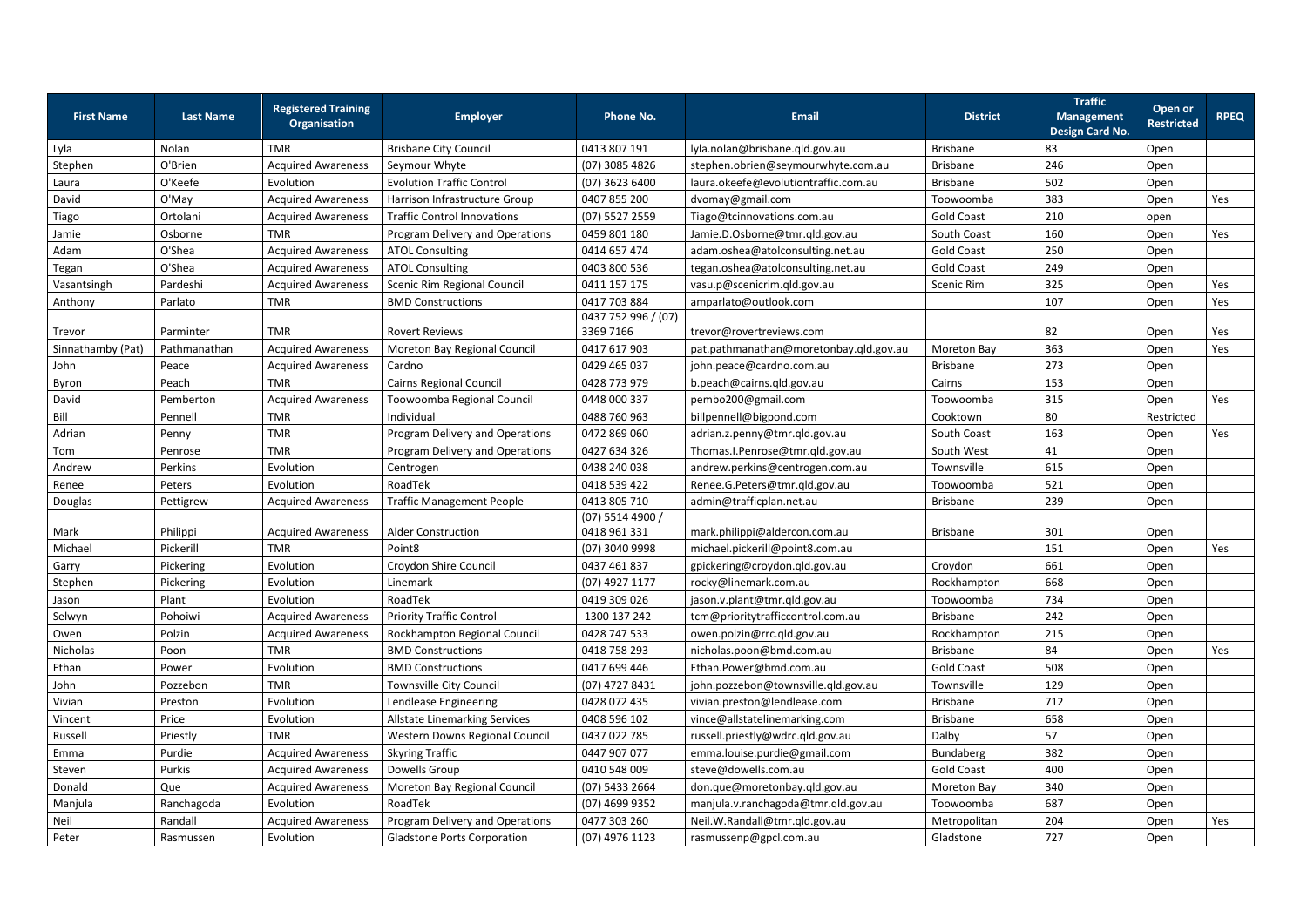|                   |                  | <b>Registered Training</b> |                                      |                                    |                                        |                      | <b>Traffic</b>                              | Open or           |             |
|-------------------|------------------|----------------------------|--------------------------------------|------------------------------------|----------------------------------------|----------------------|---------------------------------------------|-------------------|-------------|
| <b>First Name</b> | <b>Last Name</b> | <b>Organisation</b>        | <b>Employer</b>                      | <b>Phone No.</b>                   | <b>Email</b>                           | <b>District</b>      | <b>Management</b><br><b>Design Card No.</b> | <b>Restricted</b> | <b>RPEQ</b> |
| Paul              | Redman           | Evolution                  | Schramm Group                        | 0481 114 014                       | paul@schrammgroup.com.au               | <b>Brisbane</b>      | 598                                         | Open              |             |
| David             | Reid             | <b>TMR</b>                 | <b>Doval Constructions</b>           | 0431 271 405                       | david.reid@doval.com.au                | <b>Brisbane</b>      | 48                                          | Open              |             |
| Allysha           | Retallick        | <b>Acquired Awareness</b>  | <b>Superior Traffic Management</b>   | 1300 995 921                       | ally_06@hotmail.com                    | <b>Gold Coast</b>    | 341                                         | Open              |             |
| Anton             | Rheeder          | <b>TMR</b>                 | <b>Doval Constructions</b>           | (07) 3376 6740                     | anton.rheeder@doval.com.au             | <b>Brisbane</b>      | 67                                          | Open              |             |
| Michael           | Ringer           | <b>TMR</b>                 | <b>Cairns Regional Council</b>       | 0477 990 114                       | m.ringer@cairns.qld.gov.au             | Cairns               | 148                                         | Open              | Yes         |
| Grahame           | Ritchie          | Evolution                  | Schramm Group                        | 0423 140 085                       | grahame@schrammgroup.com.au            | <b>Brisbane</b>      | 561                                         | Open              | Yes         |
| David             | Rix              | Evolution                  | Linemark                             | (07) 4952 2277                     | drix@linemark.com.au                   | Mackay               | 648                                         | Open              |             |
| Andrew            | Robbins          | Evolution                  | Schramm Group                        | 0427 150 910                       | andrew@schrammgroup.com.au             | <b>Brisbane</b>      | 563                                         | Open              |             |
| Les               | Roberts          | <b>Acquired Awareness</b>  | Lock It Down                         | 0439 598 699                       | les@lockitdown.net.au                  | <b>Gold Coast</b>    | 214                                         | Open              |             |
| Steven            | Roberts          | Evolution                  | <b>Evolution Traffic Control</b>     | 0438 201 018                       | steve.roberts@evolutiontraining.com.au | <b>Brisbane</b>      | 647                                         | Open              |             |
| Craig             | Robinson         | <b>TMR</b>                 | Program Delivery and Operations      | (07) 4951 8555                     | craig.a.robinson@tmr.qld.gov.au        | Mackay/Whitsunday    | 146                                         | Open              |             |
| Kylie             | Robinson         | Evolution                  | RoadTek                              | 0407 639 444                       | kylie.j.robinson@tmr.qld.gov.au        | Townsville           | 699                                         | Open              |             |
| Luke              | Rogers           | <b>Acquired Awareness</b>  | <b>Brisbane City Council</b>         | (07) 5500 3731                     | luke.rogers@atolconsulting.net.au      | Brisbane             | 298                                         | Open              | Yes         |
| Ronald            | Rosie            | Evolution                  | PTS Traffic Management               | (07) 4057 8319                     | trafficplans@ptsmanagement.com.au      | Cairns               | 638                                         | Open              |             |
|                   |                  |                            |                                      | 0419 397 405 /                     |                                        |                      |                                             |                   |             |
| Shaylene          | Rubach           | Evolution                  | <b>MG Traffic Group</b>              | 0419 796 772                       | shay.rubach@kigroup.com.au             | Nerang               | 560                                         | Open              |             |
| Pooya             | Saba             | <b>TMR</b>                 | <b>AECOM</b>                         | 0410 916 843                       | Pooya.Saba@aecom.com                   | <b>Brisbane</b>      | 14                                          | Open              | Yes         |
| Rickie            | Sailes           | <b>TMR</b>                 | <b>Customised Traffic Management</b> | (07) 3881 1191                     | rickie@customisedtraffic.com.au        |                      | 126                                         | Open              |             |
| Susan             | Sandry           | <b>Acquired Awareness</b>  | South Burnett Regional Council       | (07) 4189 9428                     | ssandry@southburnett.qld.gov.au        | South Burnett        | 356                                         | Restricted        |             |
| Tony (John)       | Santiuste        | Evolution                  | Trafquip                             | 0427 439 101                       | tony.s@trafquip.com                    | Logan                | 547                                         | Open              |             |
| Joerg             | Schiemann        | Evolution                  | Program Delivery and Operations      | (07) 5475 2829                     | joerg.z.shiemann@tmr.qld.gov.au        | North Coast          | 678                                         | Open              | Yes         |
| Daniel            | Schimke          | <b>Acquired Awareness</b>  | <b>Bridge Services</b>               | 0427 573 235                       | daniel.schimke@bridgeservices.com.au   | Toowoomba            | 338                                         | Open              | Yes         |
| David             | Schramm          | Evolution                  | Schramm Group                        | 0419 202 434                       | david@schrammgroup.com.au              | <b>Brisbane</b>      | 557                                         | Open              |             |
| Geoffrey          | Scott            | Evolution                  | Robinson Civil                       | 0409 381 746                       | geoff@robinsoncivil.com.au             | Cairns               | 577                                         | Open              |             |
| Matthew           | Scott            | Evolution                  | RoadTek                              | 0411 657 649                       | Matthew.I.Scott@tmr.qld.gov.au         | <b>Brisbane</b>      | 643                                         | Open              |             |
| Matthew           | Scott            | <b>TMR</b>                 | <b>Altus Traffic</b>                 | (07) 3292 4400                     | matthew.scott@altustraffic.com.au      |                      | 99                                          | Open              |             |
| Damien            | Scutt            | <b>Acquired Awareness</b>  | <b>Bitzios Consulting</b>            | (07) 3831 4442                     | dscutt@bitziosconsulting.com.au        | <b>Brisbane</b>      | 364                                         | Open              | Yes         |
| Luke              | Seeney           | <b>Acquired Awareness</b>  | Geleon                               | (07) 5594 4473                     | luke.seeney@gelly.com.au               | <b>Gold Coast</b>    | 295                                         | Open              |             |
| Julian            | Selke            | <b>TMR</b>                 | Program Delivery and Operations      | 0409 390 742                       | Julian.SELKE@tmr.qld.gov.au            | <b>Darling Downs</b> | 39                                          | Open              |             |
| Owen              | Sellwood         | Evolution                  | Far North QLD Traffic Control        | 0408 941 332                       | admin@fnqtrafficcontrol.com.au         | Mossman              | 627                                         | Open              |             |
|                   | Sesathpura       |                            |                                      |                                    |                                        |                      |                                             |                   |             |
| Anil              | Dewage           | Evolution                  | Program Delivery and Operations      | (07) 4769 3325                     | anil.p.sesathpuradewage@tmr.qld.gov.au | North West           | 691                                         | Open              | Yes         |
| Douglas           | Seymour          | <b>Acquired Awareness</b>  | <b>Constructive Solutions</b>        | 0427 385 790                       | doug@constructivesolutions.com.au      | Toowoomba            | 306                                         | Open              | Yes         |
| Craig             | Sheather         | <b>Acquired Awareness</b>  | <b>Bundaberg Regional Council</b>    | 0437 788 538                       | craig.sheather@bundaberg.qld.gov.au    | Bundaberg            | 216                                         | Open              | Yes         |
| Richard           | Sheedy           | <b>TMR</b>                 | <b>Winton Shire Council</b>          | $(07)$ 4657 2666                   | engineer@winton.qld.gov.au             | Winton               | 150                                         | Open              | Yes         |
| Melanie           | Shelton          | <b>Acquired Awareness</b>  | <b>FHSWJV</b>                        | 0419 350 630                       | melanie.shelton@fhswjv.com.au          | Sunshine Coast       | 369                                         | Open              |             |
| Warwick           | Shephard         | <b>Acquired Awareness</b>  | <b>Verifact Traffic Control</b>      | 0437 328 739                       | wamimports@hotmail.com                 | Sunshine Coast       | 375                                         | Open              |             |
| Mandeep           | Singh            | <b>TMR</b>                 | Program Delivery and Operations      | $(07)$ 4639 0729 /<br>0429 363 983 | Mandeep.Z.Singh@tmr.qld.gov.au         | <b>Darling Downs</b> | 96                                          | Open              | Yes         |
| Brendan           | Sippel           | <b>Acquired Awareness</b>  | Lockyer Valley Regional Council      | 0488 439 768                       | bsippel@lvrc.qld.gov.au                | Lockyer Valley       | 278                                         | Restricted        |             |
| Matthew           | Smart            | <b>TMR</b>                 | Seymour Whyte                        | 0427 756 621                       | matthew.smart@seymourwhyte.com.au      |                      | 158                                         | Open              |             |
| Nicole            | Smart            | <b>TMR</b>                 | Program Delivery and Operations      | 0427 139 148                       | Nicole.E.Smart@tmr.qld.gov.au          | Northern             | 13                                          | Open              | Yes         |
|                   |                  |                            |                                      |                                    |                                        |                      |                                             |                   |             |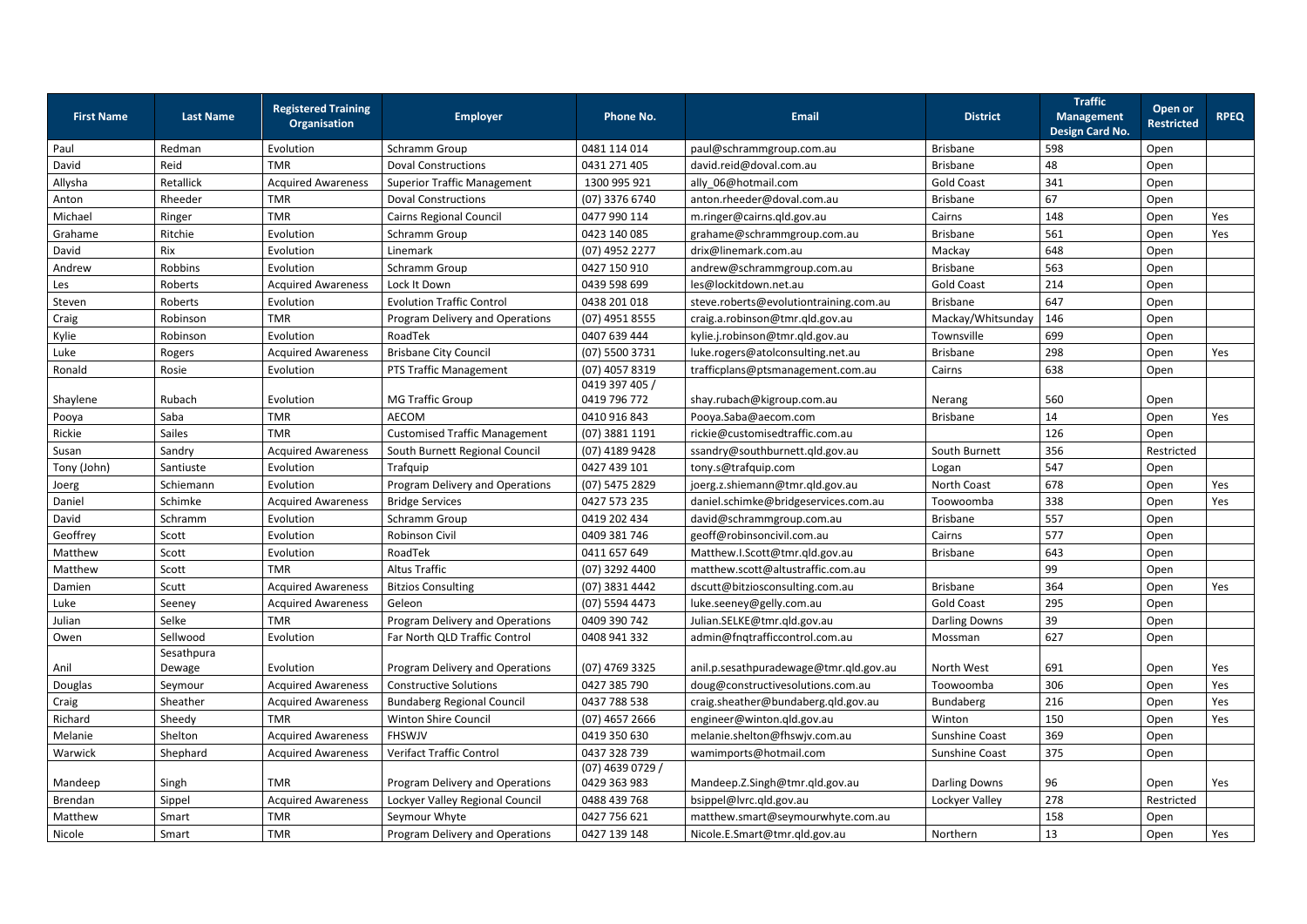|                   |                  | <b>Registered Training</b> |                                      |                     |                                            |                  | <b>Traffic</b>                              | Open or           |             |
|-------------------|------------------|----------------------------|--------------------------------------|---------------------|--------------------------------------------|------------------|---------------------------------------------|-------------------|-------------|
| <b>First Name</b> | <b>Last Name</b> | <b>Organisation</b>        | <b>Employer</b>                      | <b>Phone No.</b>    | <b>Email</b>                               | <b>District</b>  | <b>Management</b><br><b>Design Card No.</b> | <b>Restricted</b> | <b>RPEQ</b> |
| Michael           | Smee             | <b>Acquired Awareness</b>  | MJS Training and Safety Pty Ltd      | 0417 629 413        | admin@mjstrainingandsafety.com.au          | Bundaberg        | 351                                         | Open              |             |
| Eric              | Smit             | <b>TMR</b>                 | Seymour Whyte                        | (07) 3340 4800      | eric.smit@seymourwhyte.com.au              |                  | 119                                         | Open              |             |
|                   |                  |                            |                                      | 0419 022 081 / (07) |                                            |                  |                                             |                   |             |
| Leon              | Smith            | Evolution                  | Toowoomba Regional Council           | 4688 6557           | leon.smith@tr.qld.gov.au                   | Toowoomba        | 609                                         | Open              |             |
| Matthew           | Smith            | Evolution                  | Program Delivery and Operations      | 0401 072 105        | matthew.p.smith@tmr.qld.gov.au             | Northern         | 539                                         | Open              | Yes         |
| Saeed             | Sobhani          | <b>Acquired Awareness</b>  | Queensland Bridge & Civil            | 0488 069 995        | ssobhani@qbcivil.com.au                    | <b>Brisbane</b>  | 258                                         | Open              | Yes         |
| Will              | Somerville       | <b>Acquired Awareness</b>  | MRCagney                             | $(07)$ 3320 3600    | wsomerville@mrcagney.com                   | <b>Brisbane</b>  | 374                                         | Open              | Yes         |
| Eric              | Spronck          | <b>TMR</b>                 | Program Delivery and Operations      | (07) 4045 7273      | Eric.Spronck@tmr.qld.gov.au                | Far North        | 69                                          | Open              | Yes         |
| Adam              | Stahlhut         | Evolution                  | <b>Evolution Traffic Control</b>     | 0414 856 275        | adam.stahlhut@evolutiontraffic.com.au      | <b>Brisbane</b>  | 558                                         | Open              |             |
| David             | Stevens          | <b>Acquired Awareness</b>  | Workforce International              | (07) 4634 0426      | david.stevens@trafficgrp.com.au            | Ipswich          | 293                                         | Open              |             |
| Georgina          | Strawson         | <b>Acquired Awareness</b>  | Workforce International              | 0450 074 159        | ggina.gs@gmail.com                         | <b>Brisbane</b>  | 238                                         | Open              |             |
| Dan               | Sullivan         | <b>TMR</b>                 | Solutions in Transport               | $(07)$ 3403 4685    | dan.sullivan@solutionsintransport.com.au   | <b>Brisbane</b>  |                                             | Open              | Yes         |
| Cameron           | Summerville      | <b>TMR</b>                 | <b>ACS Engineers</b>                 | $(07)$ 5541 3500    | cameron@acsengineers.com.au                |                  | 114                                         | Open              | Yes         |
| Leonard           | Surawski         | Evolution                  | Toowoomba Regional Council           | 0499 553 200        | leon.surawski@tr.qld.gov.au                | Toowoomba        | 602                                         | Open              |             |
| Troy              | Sutherland       | Evolution                  | <b>Mortons Urban Solutions</b>       | 0488 030 280        | troys@urbansolutions.net.au                | Caloundra        | 705                                         | Restricted        |             |
| Lee               | Talbot           | <b>TMR</b>                 | Individual                           | 0416 250 558        | aptleetraining@gmail.com                   |                  | 124                                         | Open              |             |
| Simon             | Tanner           | Evolution                  | Schramm Group                        | $(07)$ 3865 3353    | simon@schrammgroup.com.au                  | <b>Brisbane</b>  | 501                                         | Open              |             |
| Cheryl            | <b>Thomas</b>    | Evolution                  | Linemark                             | (07) 4952 2277      | tmp@linemark.com.au                        | Mackay           | 669                                         | Open              |             |
| Christopher       | Thomas           | Evolution                  | <b>Customised Traffic Management</b> | 0410 776 775        | chris@customisedtraffic.com.au             | <b>Brisbane</b>  | 674                                         | Open              |             |
| <b>Brett</b>      | Thompson         | Evolution                  | AECOM                                | (07) 4720 1658      | Brett.Thompson@aecom.com                   | Cairns           | 716                                         | Open              |             |
|                   |                  |                            |                                      | $(07)$ 4634 0426 /  |                                            |                  |                                             |                   |             |
| David             | Thompson         | <b>Acquired Awareness</b>  | <b>Traffic Group Australia</b>       | 0421 696 047        | david.thompson@trafficgrp.com.au           | Toowoomba        | 346                                         | Open              |             |
| Geoff             | Thompson         | <b>TMR</b>                 | <b>Thompson Consulting Engineers</b> | 0429 119 709        | geoff@tce.com.au                           | Toowoomba        | 17                                          | Open              | Yes         |
| Xavier            | Thompson         | Evolution                  | Transurban                           | 0437 228 482        | xthompson@transurban.com                   | <b>Brisbane</b>  | 585                                         | Open              |             |
| Petrina           | Tilyard          | <b>Acquired Awareness</b>  | <b>D&amp;D Traffic Management</b>    | 0400 221 187        | tjt_ajb@hotmail.com                        | <b>Brisbane</b>  | 262                                         | Open              |             |
| David             | Townsend         | Evolution                  | <b>Evolution Traffic Control</b>     | 0400 442 283        | david.townsend@evolutiontraffic.com.au     | <b>Brisbane</b>  | 530                                         | Open              |             |
| Joe               | Townsend         | TMR                        | <b>East Coast Traffic Control</b>    | 0438 381 016        | AreaManager@eastcoasttrafficcontrol.com.au |                  | 128                                         | Open              |             |
| Ben               | Treagus          | <b>TMR</b>                 | <b>Moggill Constructions</b>         | 0408 721 160        | ben.treagus@moggill.com                    | <b>Brisbane</b>  | 86                                          | Open              | Yes         |
| Pariss            | Trim             | Evolution                  | <b>CIVFORCE</b>                      | 0433 665 274        | pariss@civforce.com.au                     | <b>Brisbane</b>  | 675                                         | Open              |             |
| Henry             | Truong           | <b>Acquired Awareness</b>  | <b>TTM Consulting</b>                | $(07)$ 3327 9500    | htruong@ttmgroup.com.au                    | <b>Brisbane</b>  | 329                                         | Open              |             |
| Ross              | Tucker           | Evolution                  | Individual                           | 0410 460 056        | ross.tucker@gmail.com                      | <b>Brisbane</b>  | 503                                         | Open              |             |
| Scott             | Tucker           | Evolution                  | RoadTek                              | 0448 898 352        | scott.a.tucker@tmr.qld.gov.au              | Bundaberg        | 736                                         | Open              |             |
| Grant             | Turner           | Evolution                  | Robinson Civil                       | 0448 014 980        | grant@robinsoncivil.com.au                 | Cairns           | 631                                         | Open              |             |
| Peter             | Ung              | Evolution                  | Program Delivery and Operations      | (07) 4930 7000      | peter.ung@civilsupport.com.au              | Fitzroy          | 515                                         | Open              | Yes         |
| Robin             | Van Bael         | Evolution                  | <b>CMC Group</b>                     | 0484 594 169        | robbs 83@hotmail.com                       | <b>Brisbane</b>  | 738                                         | Open              |             |
| Peter             | Van Eysden       | <b>TMR</b>                 | Program Delivery and Operations      | 0477 314 188        | peter.j.vaneysden@tmr.qld.gov.au           | Wide Bay/Burnett | 159                                         | Open              | Yes         |
| James             | Varughese        | <b>TMR</b>                 | Toowoomba Regional Council           | 0498 983 388        | James.Varughese@tr.qld.gov.au              | Toowoomba        | 60                                          | Open              |             |
| Brendan           | Vassallo         | <b>Acquired Awareness</b>  | <b>Vassallo Constructions</b>        | $(07)$ 4968 0068    | brendan@vassallo.com.au                    | Mackay           | 410                                         | Open              | Yes         |
| Damian            | Vassallo         | <b>TMR</b>                 | <b>Vassallo Constructions</b>        | $(07)$ 4968 0068    | damian@vassallo.com.au                     |                  | 59                                          | Open              | Yes         |
| Glen              | Vaughan          | Evolution                  | Program Delivery and Operations      | $(07)$ 4721 8866    | glen.d.vaughan@tmr.qld.gov.au              | Northern         | 154                                         | Open              |             |
| Nicholas          | Vesander         | Evolution                  | Downer EDI                           | 0497 931 812        | n_vesander_89@hotmail.com                  |                  | 649                                         | Open              |             |
| Jason             | Vesey            | <b>TMR</b>                 | AECOM                                | (07) 4927 5541      | jason.vesey@aecom.com                      | Rockhampton      | 50                                          | Open              | Yes         |